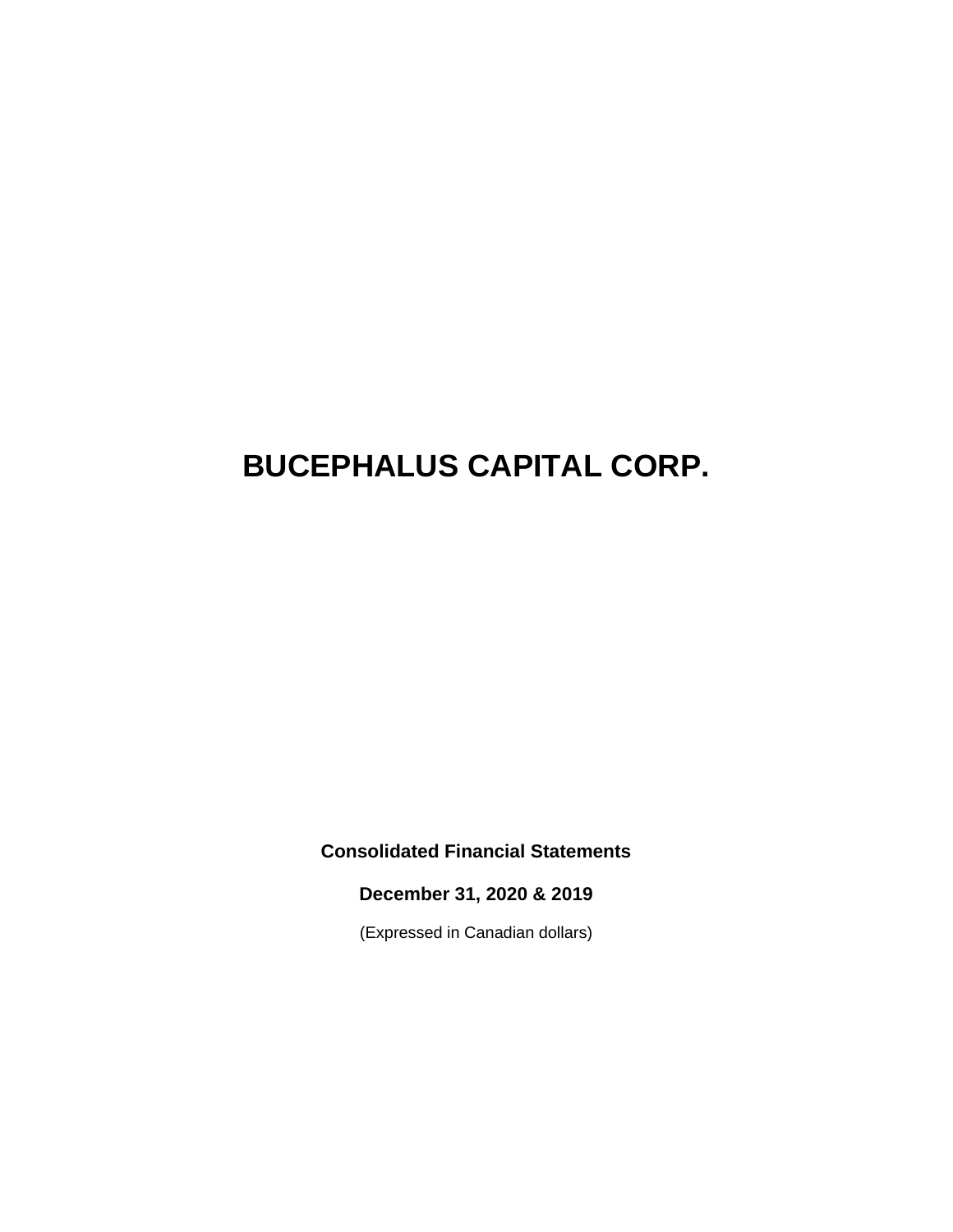## **Management's Responsibility for Financial Reporting**

The accompanying consolidated financial statements of the Company have been prepared by management in accordance with International Financial Reporting Standards. These consolidated financial statements contain estimates based on management's judgment. Management maintains an appropriate system of internal controls to provide reasonable assurance that transactions are authorized, assets safeguarded, and proper records maintained.

The Audit Committee of the Board of Directors reviews the results of the annual audit and the consolidated financial statements prior to submitting the consolidated financial statements to the Board for approval.

The Company's auditors, MNP LLP, are appointed by the shareholders to conduct an audit and their report follows.

Signed: *"John McMahon"*  Chief Executive Officer

Toronto, Ontario April 28, 2021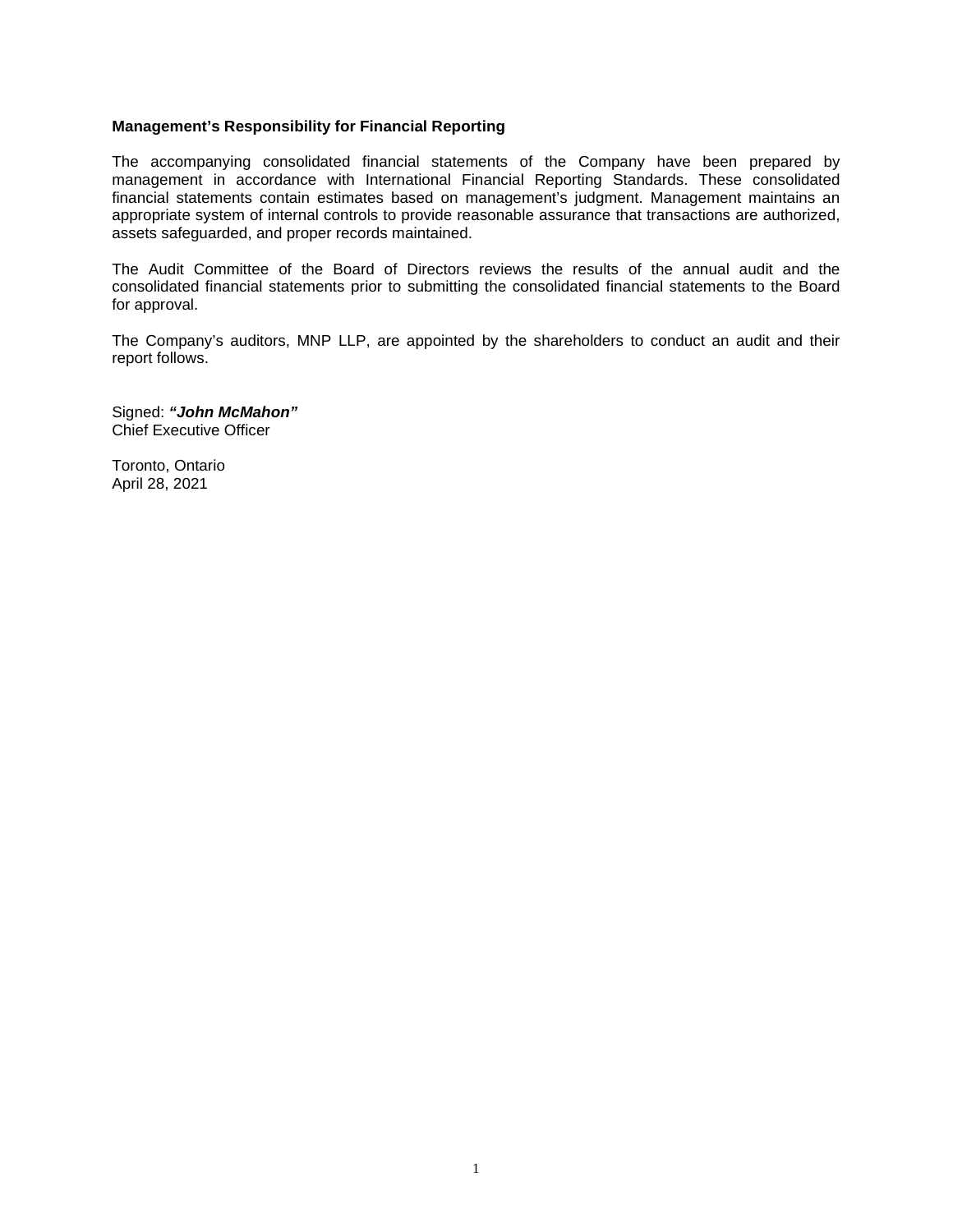

To the Shareholders of Bucephalus Capital Corp.:

#### **Opinion**

We have audited the consolidated financial statements of Bucephalus Capital Corp. and its subsidiary (the "Company"), which comprise the consolidated statements of financial position as at December 31, 2020 and December 31, 2019, and the consolidated statements of operations and comprehensive loss, changes in equity and cash flows for the years then ended, and notes to the consolidated financial statements, including a summary of significant accounting policies.

In our opinion, the accompanying consolidated financial statements present fairly, in all material respects, the consolidated financial position of the Company as at December 31, 2020 and December 31, 2019, and its consolidated financial performance and its consolidated cash flows for the years then ended in accordance with International Financial Reporting Standards.

#### **Basis for Opinion**

We conducted our audits in accordance with Canadian generally accepted auditing standards. Our responsibilities under those standards are further described in the Auditor's Responsibilities for the Audit of the Consolidated Financial Statements section of our report. We are independent of the Company in accordance with the ethical requirements that are relevant to our audits of the consolidated financial statements in Canada, and we have fulfilled our other ethical responsibilities in accordance with these requirements. We believe that the audit evidence we have obtained is sufficient and appropriate to provide a basis for our opinion.

#### **Other Information**

Management is responsible for the other information. The other information comprises Management's Discussion and Analysis.

Our opinion on the consolidated financial statements does not cover the other information and we do not express any form of assurance conclusion thereon.

In connection with our audits of the consolidated financial statements, our responsibility is to read the other information and, in doing so, consider whether the other information is materially inconsistent with the consolidated financial statements or our knowledge obtained in the audits or otherwise appears to be materially misstated. We obtained Management's Discussion and Analysis prior to the date of this auditor's report. If, based on the work we have performed on this other information, we conclude that there is a material misstatement of this other information, we are required to report that fact. We have nothing to report in this regard.

#### **Responsibilities of Management and Those Charged with Governance for the Consolidated Financial Statements**

Management is responsible for the preparation and fair presentation of the consolidated financial statements in accordance with International Financial Reporting Standards, and for such internal control as management determines is necessary to enable the preparation of consolidated financial statements that are free from material misstatement, whether due to fraud or error.

In preparing the consolidated financial statements, management is responsible for assessing the Company's ability to continue as a going concern, disclosing, as applicable, matters related to going concern and using the going concern basis of accounting unless management either intends to liquidate the Company or to cease operations, or has no realistic alternative but to do so.

Those charged with governance are responsible for overseeing the Company's financial reporting process.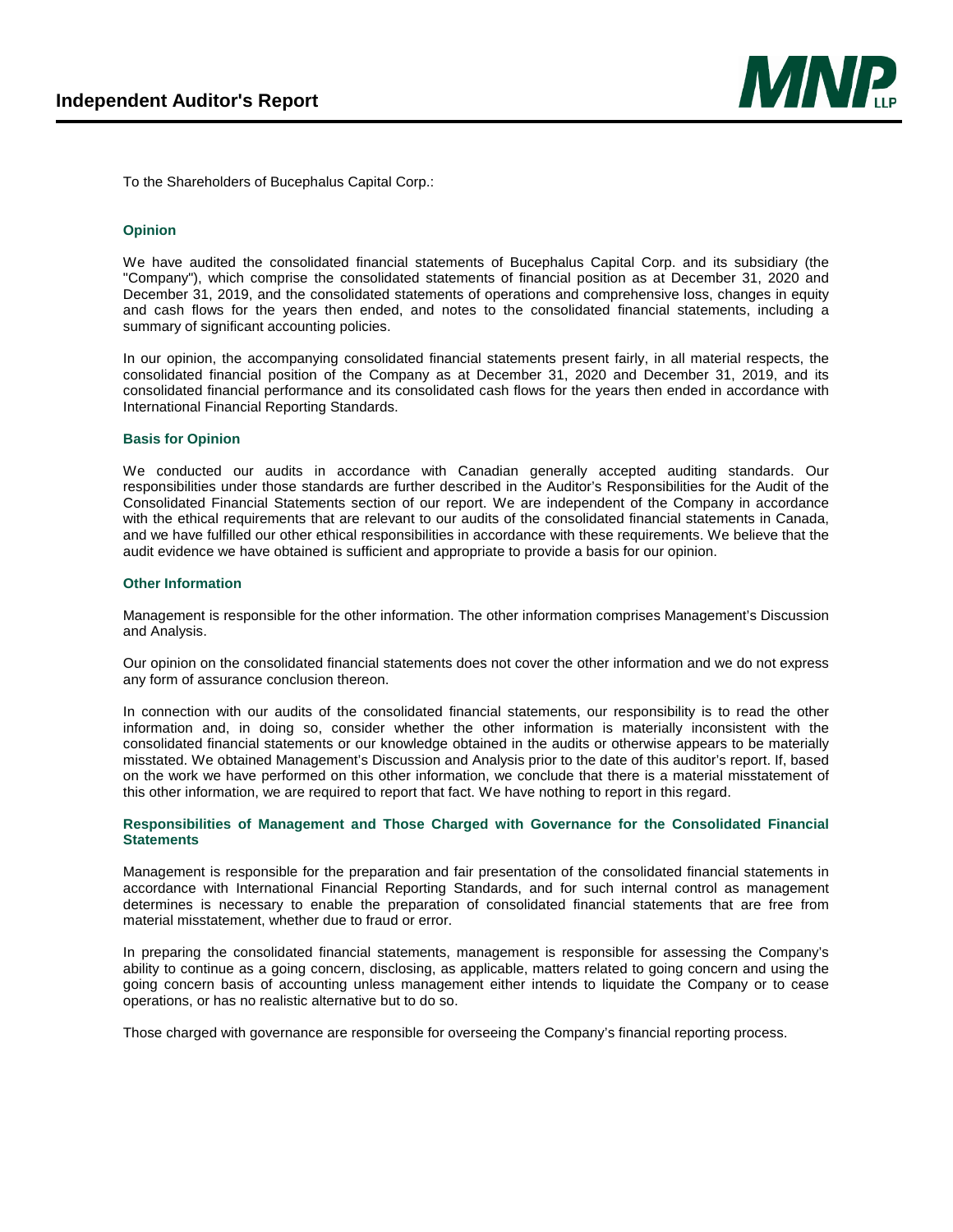#### **Auditor's Responsibilities for the Audit of the Consolidated Financial Statements**

Our objectives are to obtain reasonable assurance about whether the consolidated financial statements as a whole are free from material misstatement, whether due to fraud or error, and to issue an auditor's report that includes our opinion. Reasonable assurance is a high level of assurance, but is not a guarantee that an audit conducted in accordance with Canadian generally accepted auditing standards will always detect a material misstatement when it exists. Misstatements can arise from fraud or error and are considered material if, individually or in the aggregate, they could reasonably be expected to influence the economic decisions of users taken on the basis of these consolidated financial statements.

As part of an audit in accordance with Canadian generally accepted auditing standards, we exercise professional judgment and maintain professional skepticism throughout the audit. We also:

- Identify and assess the risks of material misstatement of the consolidated financial statements, whether due to fraud or error, design and perform audit procedures responsive to those risks, and obtain audit evidence that is sufficient and appropriate to provide a basis for our opinion. The risk of not detecting a material misstatement resulting from fraud is higher than for one resulting from error, as fraud may involve collusion, forgery, intentional omissions, misrepresentations, or the override of internal control.
- Obtain an understanding of internal control relevant to the audit in order to design audit procedures that are appropriate in the circumstances, but not for the purpose of expressing an opinion on the effectiveness of the Company's internal control.
- Evaluate the appropriateness of accounting policies used and the reasonableness of accounting estimates and related disclosures made by management.
- Conclude on the appropriateness of management's use of the going concern basis of accounting and, based on the audit evidence obtained, whether a material uncertainty exists related to events or conditions that may cast significant doubt on the Company's ability to continue as a going concern. If we conclude that a material uncertainty exists, we are required to draw attention in our auditor's report to the related disclosures in the consolidated financial statements or, if such disclosures are inadequate, to modify our opinion. Our conclusions are based on the audit evidence obtained up to the date of our auditor's report. However, future events or conditions may cause the Company to cease to continue as a going concern.
- Evaluate the overall presentation, structure and content of the consolidated financial statements, including the disclosures, and whether the consolidated financial statements represent the underlying transactions and events in a manner that achieves fair presentation.

We communicate with those charged with governance regarding, among other matters, the planned scope and timing of the audits and significant audit findings, including any significant deficiencies in internal control that we identify during our audits.

We also provide those charged with governance with a statement that we have complied with relevant ethical requirements regarding independence, and to communicate with them all relationships and other matters that may reasonably be thought to bear on our independence, and where applicable, related safeguards.

The engagement partner on the audit resulting in this independent auditor's report is Andrew Kevin Spidle.

 $MNP$ LLP

Mississauga, Ontario Chartered Professional Accountants

April 28, 2021 Licensed Public Accountants

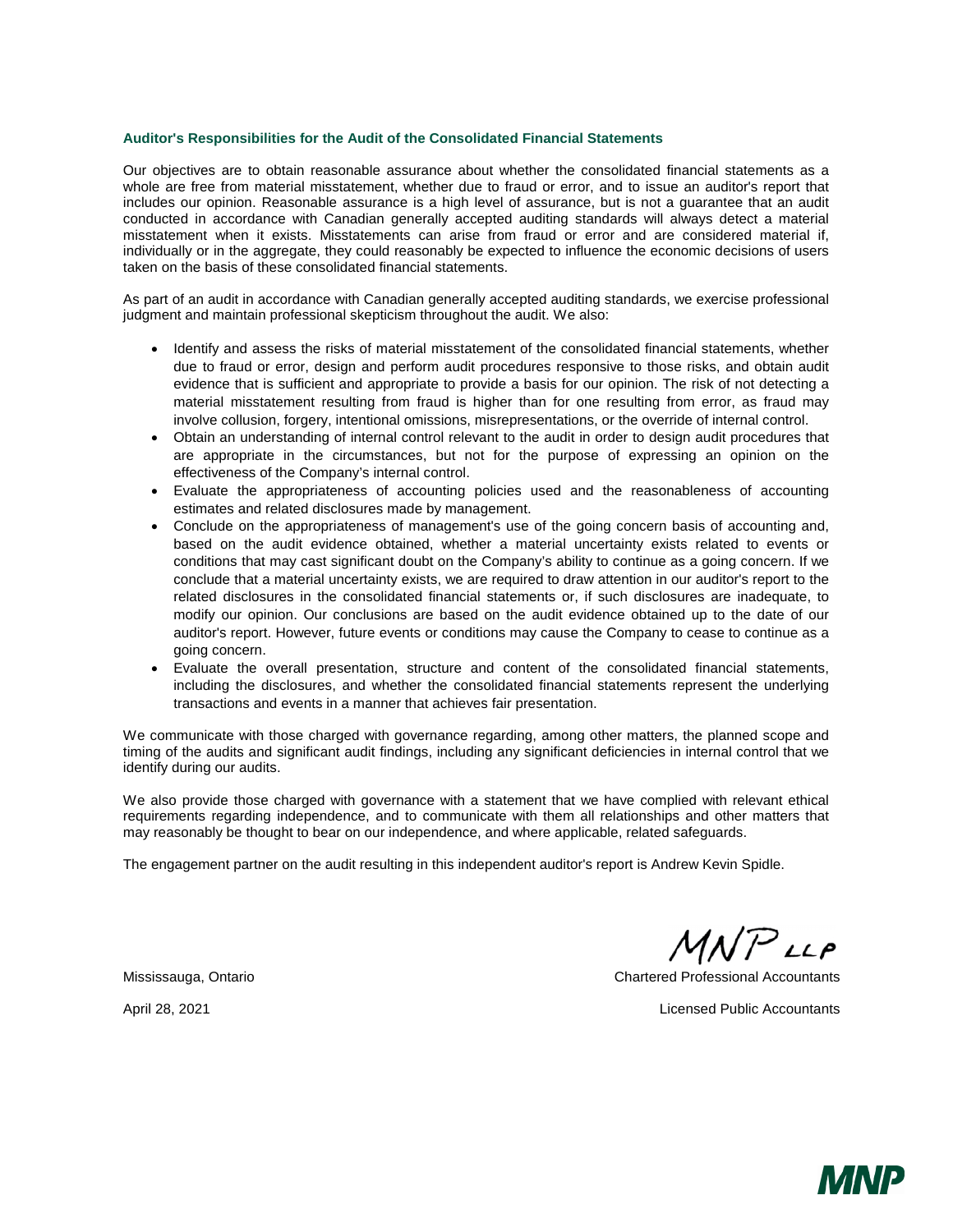## **Bucephalus Capital Corp.**  Consolidated Statements of Financial Position (In Canadian Dollars)

|                                                                          | December 31,<br>2020 | December 31,<br>2019 |
|--------------------------------------------------------------------------|----------------------|----------------------|
| <b>Assets</b>                                                            |                      |                      |
| Cash                                                                     | \$<br>$18,424$ \$    | 54,583               |
| Accounts receivable                                                      | 17,653               | 20,971               |
| Prepaid expenses                                                         | 750                  | 650                  |
| Accrued interest receivable (note 5)                                     | 24,811               | 31,058               |
| Bridge loans (note 5)                                                    | 36,020               | 86,615               |
| Portfolio investments (note 6)                                           | 258,866              | 258,247              |
|                                                                          |                      |                      |
|                                                                          | \$<br>356,524 \$     | 452,124              |
| <b>Liabilities</b><br>Accounts payable and accrued liabilities (note 12) | \$<br>530,364 \$     | 250,631              |
| <b>Shareholders' Equity</b>                                              |                      |                      |
| Share capital (note 7 (b))                                               | 3,235,409            | 3,235,409            |
| Contributed surplus (note 7(c))                                          | 35,343               | 35,343               |
| Deficit                                                                  | (3,444,592)          | (3,069,259)          |
| Total shareholders' equity                                               | 173,840              | 201,493              |
|                                                                          | \$<br>356,524 \$     | 452,124              |
| Subsequent Events (note 13)                                              |                      |                      |

On Behalf of the Board:

"John McMahon" Director

"Jason Ewart" Director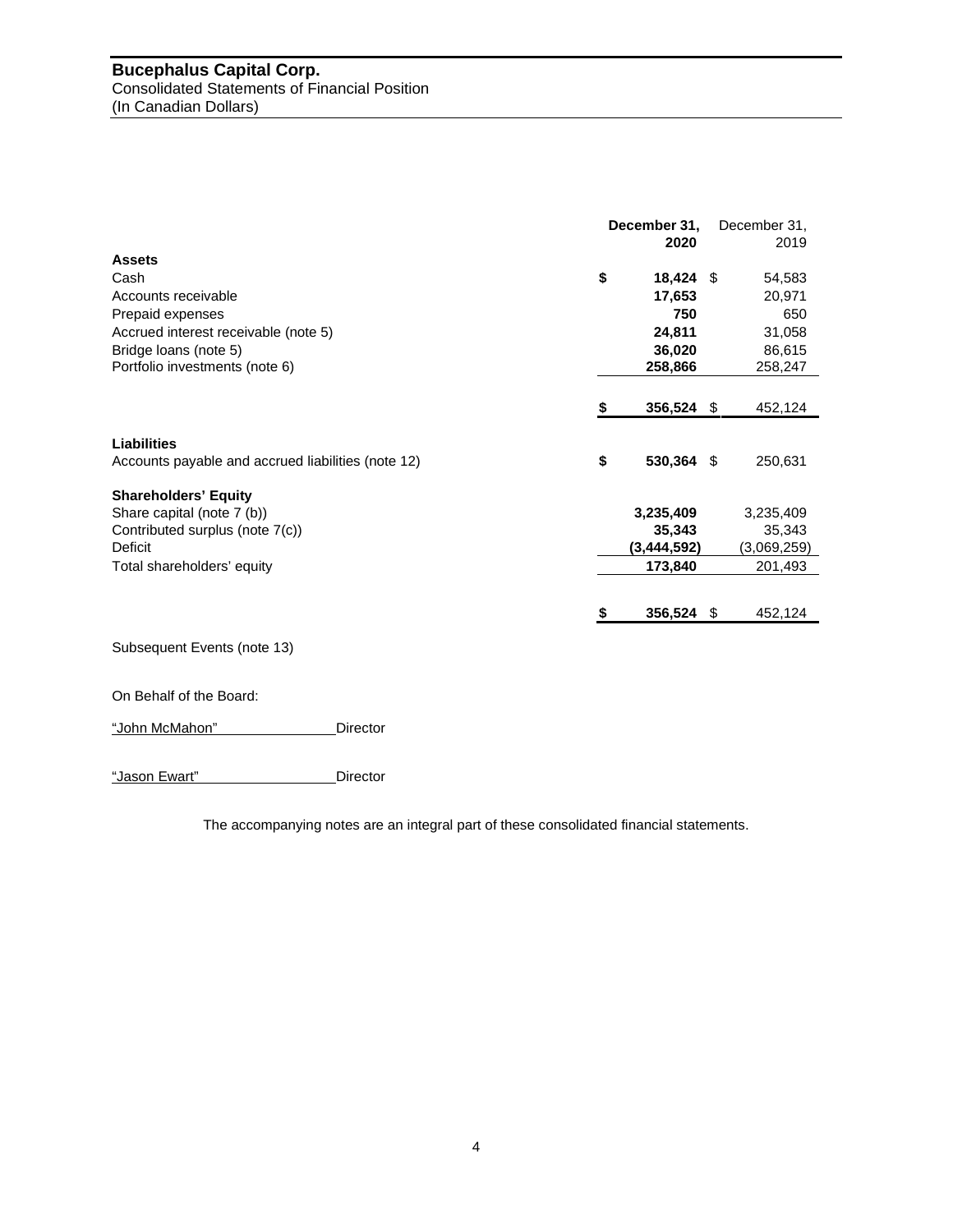## **Bucephalus Capital Corp.**  Consolidated Statements of Changes in Equity For the years ended December 31, 2020 and 2019 (In Canadian Dollars)

|                                  | <b>Share Capital</b> | <b>Contributed</b><br><b>Surplus</b> | <b>Deficit</b> | Total       |
|----------------------------------|----------------------|--------------------------------------|----------------|-------------|
|                                  | S                    | D.                                   |                | ۰D          |
| <b>Balance December 31, 2018</b> | 3,235,409            | 35,343                               | (1,813,748)    | 1,457,004   |
| Net loss for the year            |                      | -                                    | (1, 255, 511)  | (1,255,511) |
| <b>Balance December 31, 2019</b> | 3,235,409            | 35,343                               | (3,069,259)    | 201,493     |
| Net loss for the year            |                      |                                      | (375, 333)     | (375,333)   |
| <b>Balance December 31, 2020</b> | 3,235,409            | 35,343                               | (3,444,592)    | (173,840)   |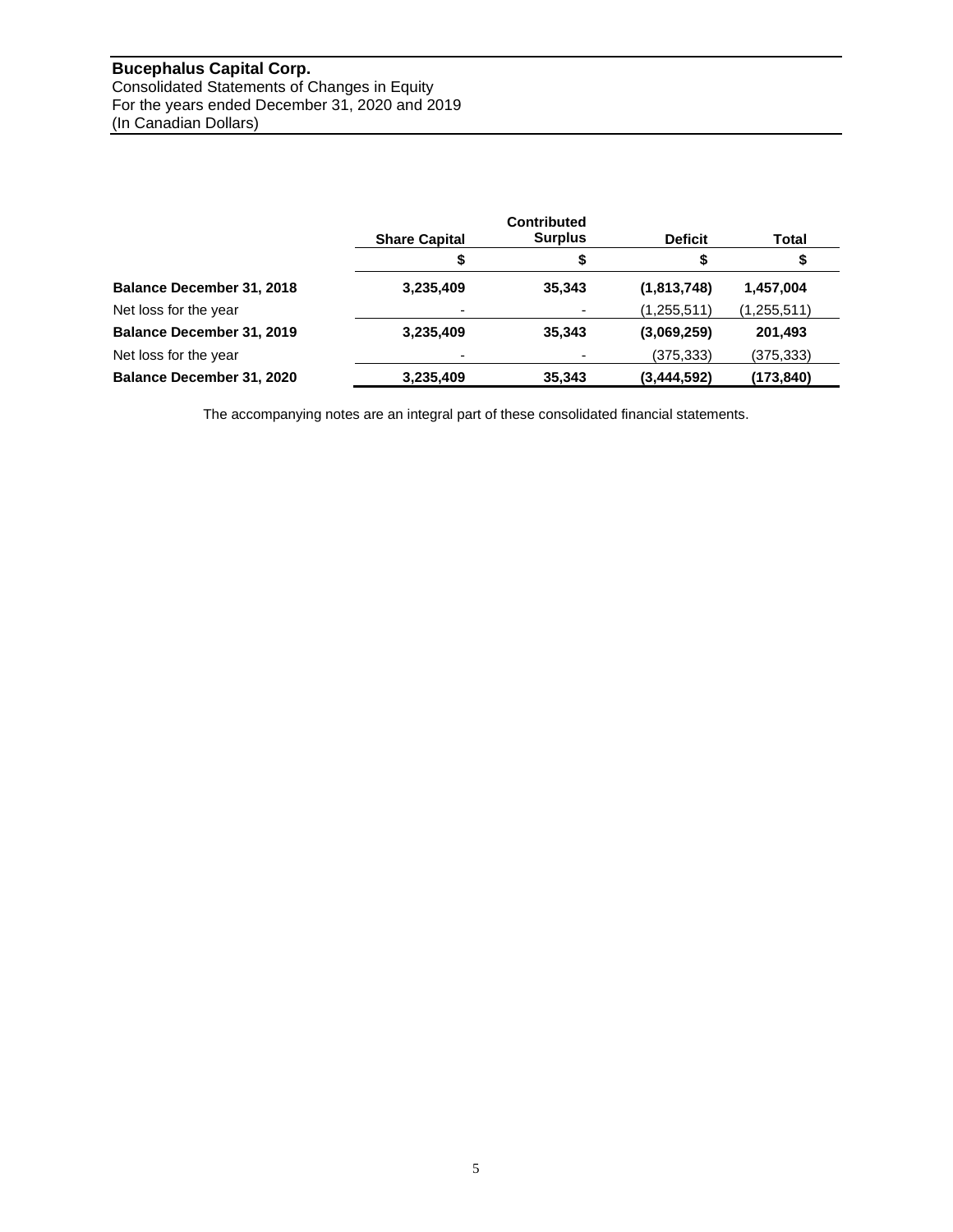## **Bucephalus Capital Corp.**  Consolidated Statements of Operations and Comprehensive Loss For the years ended December 31, 2020 and 2019 (In Canadian Dollars)

|                                                                   | 2020                  | 2019        |
|-------------------------------------------------------------------|-----------------------|-------------|
| Investment income and management fees                             |                       |             |
| Change in value of portfolio investments                          | \$<br>$92 \text{ } $$ | (819, 176)  |
| Credit losses                                                     | (60, 836)             | (87,218)    |
| Interest income                                                   | 5,098                 | 29,359      |
| Dividend income                                                   | 1,268                 | 1,615       |
| Foreign exchange (loss)                                           | 912                   | (7, 334)    |
|                                                                   | (53,466)              | (882,754)   |
| <b>Expenses</b>                                                   |                       |             |
| Audit and legal fees                                              | 17,100                | 36,242      |
| Consulting fees (note 12)                                         | 276,000               | 276,000     |
| Filing and listing fees                                           | 25,336                | 24,580      |
| Interest expense                                                  |                       | 15,465      |
| Office expense                                                    | 3,431                 | 20,470      |
|                                                                   | 321,867               | 372,757     |
|                                                                   |                       |             |
| Net loss and comprehensive loss for the year                      | $(375, 333)$ \$       | (1,255,511) |
| Net loss per share - basic and diluted (note 8)                   | \$<br>$(0.01)$ \$     | (0.04)      |
| Weighted average number of shares outstanding – basic and diluted | 29,514,241            | 29,514,241  |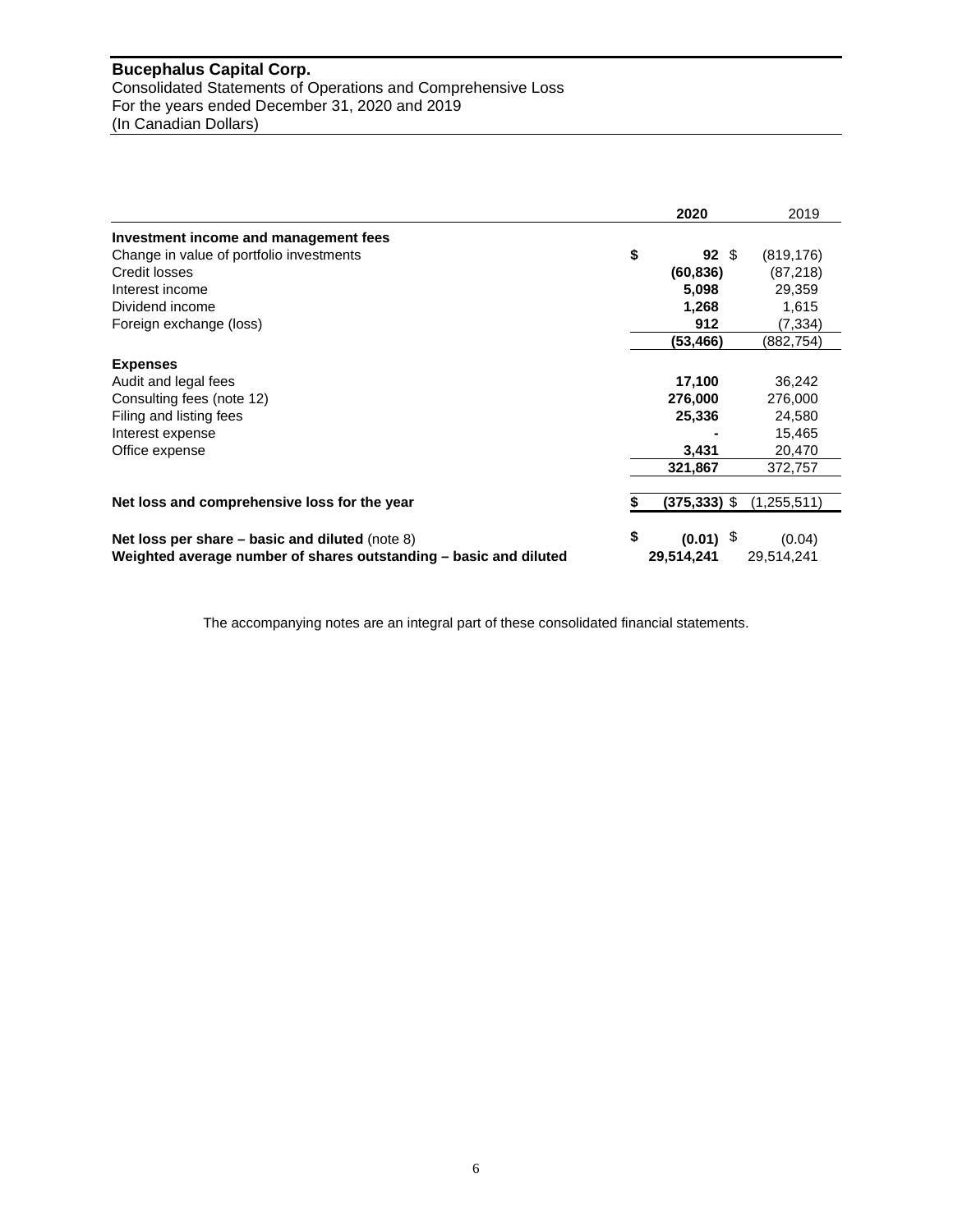## **Bucephalus Capital Corp.**  Consolidated Statements of Cash Flows For the years ended December 31, 2020 and 2019 (In Canadian Dollars)

|                                                  | 2020                  | 2019        |
|--------------------------------------------------|-----------------------|-------------|
| <b>Operating activities</b>                      |                       |             |
| Net loss for the year                            | \$<br>$(375, 333)$ \$ | (1,255,511) |
| Change in value of portfolio investments         | (619)                 | 819,176     |
| <b>Credit losses</b>                             | 60,836                | 87,218      |
| Interest income                                  | (4,739)               | (17, 359)   |
| Net changes in non-cash working capital balances |                       |             |
| Accrued interest receivable                      | 745                   | (21, 412)   |
| Prepaid expenses                                 | (100)                 | 2,997       |
| Accounts receivable                              | 3,318                 | 86,584      |
| Accounts payable and accrued liabilities         | 279,733               | 122,136     |
|                                                  | (36,159)              | (176,171)   |
| <b>Investing activities</b>                      |                       |             |
| Advances of bridge loans                         |                       | (100,000)   |
| Purchase of portfolio investments                |                       | (21, 775)   |
| Proceeds from sale of portfolio investments      |                       | 157,495     |
|                                                  |                       | 35,720      |
|                                                  |                       |             |
| (Decrease) increase in cash                      | (36, 159)             | (140, 451)  |
| Cash, beginning of year                          | 54,583                | 195,034     |
| Cash, end of year                                | \$<br>\$<br>18,424    | 54,583      |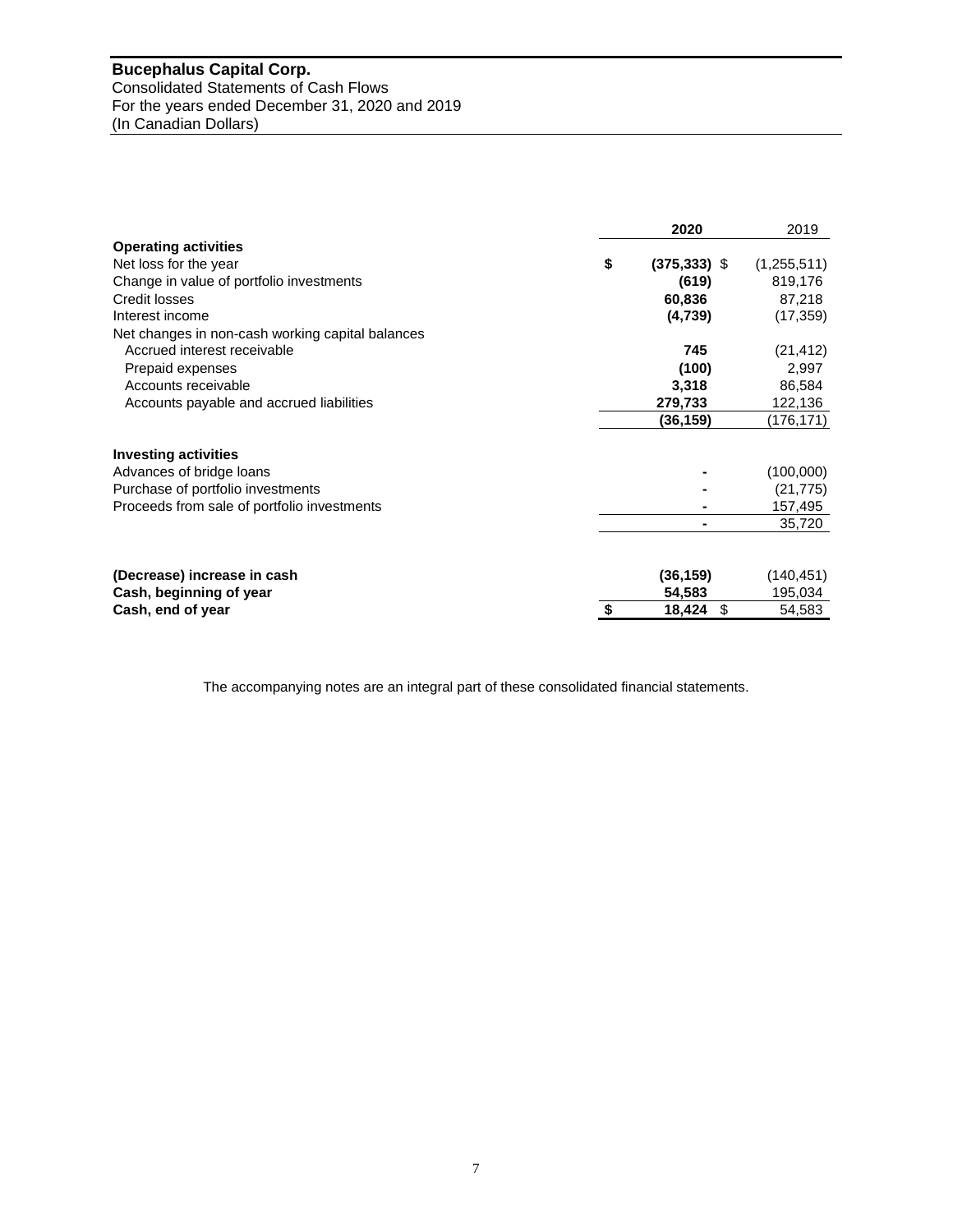Notes to Consolidated Financial Statements For the years ended December 31, 2020 and 2019 (In Canadian Dollars)

#### **1. Nature of Business**

Bucephalus Capital Corp. ("BCC" or the "Company"), through its wholly owned subsidiary, Bradstone Financial Corp. ("BFC"), invests in companies across many industries such as oil and gas, mining, manufacturing, retail, financial services, technology, and biotechnology. The Company is a public company incorporated and domiciled in Ontario, Canada. The Company's registered office is located at 273 Tweed Street, Cobourg, Ontario K9A 2Z4. The Company's subordinate voting shares commenced trading on the Canadian Securities Exchange ("CSE") on March 14, 2016.

In early 2020, there was a global outbreak of COVID-19 (coronavirus), which had a significant impact on businesses through restrictions put in place by the Canadian federal, provincial, and municipal governments regarding travel, business operations, and isolations/quarantine orders. While the Company has not yet experienced any material impact on its ability to conduct operations, it is unknown the extent of the future impact the COVID-19 outbreak may have on the Company as this will depend on future developments that are highly uncertain and that cannot be predicted with confidence. These uncertainties arise from the inability to predict the ultimate geographic spread of the disease and the duration of the outbreak, including the duration of travel restrictions, business closures or disruptions and quarantine/isolation measures that are currently, or may be put, in place by Canada and other countries to fight the virus.

#### **2. Basis of Presentation**

#### *Statement of Compliance*

These consolidated financial statements, including comparative periods, have been prepared, using International Financial Reporting Standards ("IFRS") as issued by the International Accounting Standards Board ("IASB").

The reporting currency used for the consolidated financial statements is Canadian dollars. The functional currency used by the Company and its subsidiary is Canadian dollars.

These consolidated financial statements were approved by the Company's Board of Directors on April 28, 2021.

#### **3. Summary of Significant Accounting Policies**

These consolidated financial statements have been prepared by management in accordance with IFRS. Outlined below are those policies considered particularly significant for the Company.

#### A. Use of Estimates

The preparation of these consolidated financial statements in accordance with IFRS requires management to make estimates and assumptions that affect the reported amounts of assets and liabilities and disclosure of contingent liabilities at the date of the consolidated financial statements and the reported amount of revenues and expenses during the year. Financial statement items subject to significant management judgment include:

- Credit losses Management exercises judgement to determine the expected credit losses on loans (note 3 (B)).
- Valuation of portfolio investments Where investments are not traded in an active market, management exercises judgement to determine the fair value of these assets. These assumptions include observation of recent private sales on the underlying securities (if available) and estimating the inputs to the Black-Scholes option pricing model (note 3 (B)).
- The Black-Scholes option pricing model is used to determine the fair value of the share-based payments and utilizes subjective assumptions such as expected price volatility and expected life of the option. Discrepancies in these input assumptions can significantly affect the fair value estimate (note 3 (H)).

While management believes that the estimates and assumptions are reasonable, actual results may differ materially from those estimates.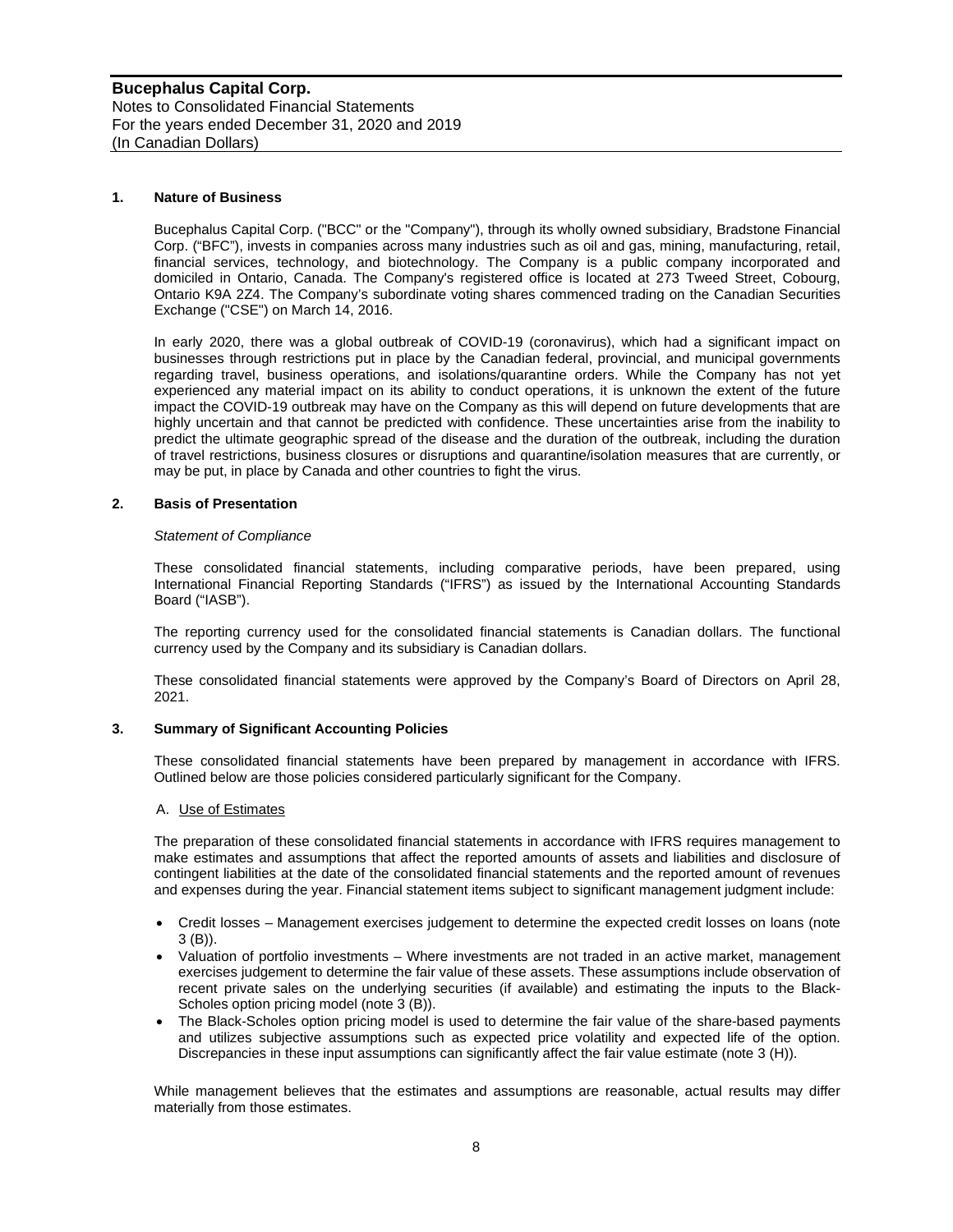Notes to Consolidated Financial Statements For the years ended December 31, 2020 and 2019 (In Canadian Dollars)

## **3. Summary of Significant Accounting Policies - continued**

## B. Financial instruments

Financial assets and financial liabilities, including derivatives, are recognized on the consolidated statements of financial position when the Company becomes a party to the financial instrument or derivative contract.

## **Classification**

The Company classifies its financial assets and financial liabilities in the following measurement categories:

- (1) those to be measured subsequently at fair value through profit or loss ("FVTPL");
- (2) those to be measured subsequently at fair value through other comprehensive income ("FVTOCI"); and
- (3) those to be measured subsequently at amortized cost.

The classification of financial assets depends on the business model for managing the financial assets and the contractual terms of the cash flows. Financial liabilities are classified as those to be measured at amortized cost unless they are designated as those to be measured subsequently at FVTPL (irrevocable election at the time of recognition). For assets and liabilities measured at fair value, gains and losses are recorded in the consolidated statements of operations and comprehensive loss.

The Company reclassifies financial assets when and only when its business model for managing those assets changes. Financial liabilities are not reclassified.

The Company's classification and measurements of financial assets and liabilities are summarized below:

|                                          | <b>Classification</b> |
|------------------------------------------|-----------------------|
| Cash                                     | Amortized cost        |
| Accrued interest receivable              | Amortized cost        |
| Accounts receivables                     | Amortized cost        |
| Bridge loans                             | Amortized cost        |
| Portfolio investments                    | <b>FVTPL</b>          |
| Accounts payable and accrued liabilities | Amortized cost        |

## *Financial assets at amortized cost*

This category includes financial assets that are held within a business model with the objective to hold the financial assets in order to collect contractual cash flows that meet the solely payment of principal and interest ("SPPI") criterion. Financial assets classified in this category are measured at amortized cost using the effective interest method.

## *Financial assets at fair value through profit or loss*

This category includes derivative instruments as well as equity instruments which the Company has not irrevocably elected, at initial recognition or transition, to classify at FVTOCI. This category also includes debt instruments whose cash flow characteristics fail the SPPI criterion or are not held within a business model whose objective is either to collect contractual cash flows, or to both collect contractual cash flows and sell. Financial assets in this category are recorded at fair value with changes recognized in the consolidated statements of operations and comprehensive loss.

## **Measurement**

All financial instruments are required to be measured at fair value on initial recognition, plus, in the case of a financial asset or financial liability not at FVTPL, transaction costs that are directly attributable to the acquisition or issuance of the financial asset or financial liability. Transaction costs of financial assets and financial liabilities carried at FVTPL are expensed in profit or loss. Financial assets and financial liabilities with embedded derivatives are considered in their entirety when determining whether their cash flows are solely payment of principal and interest.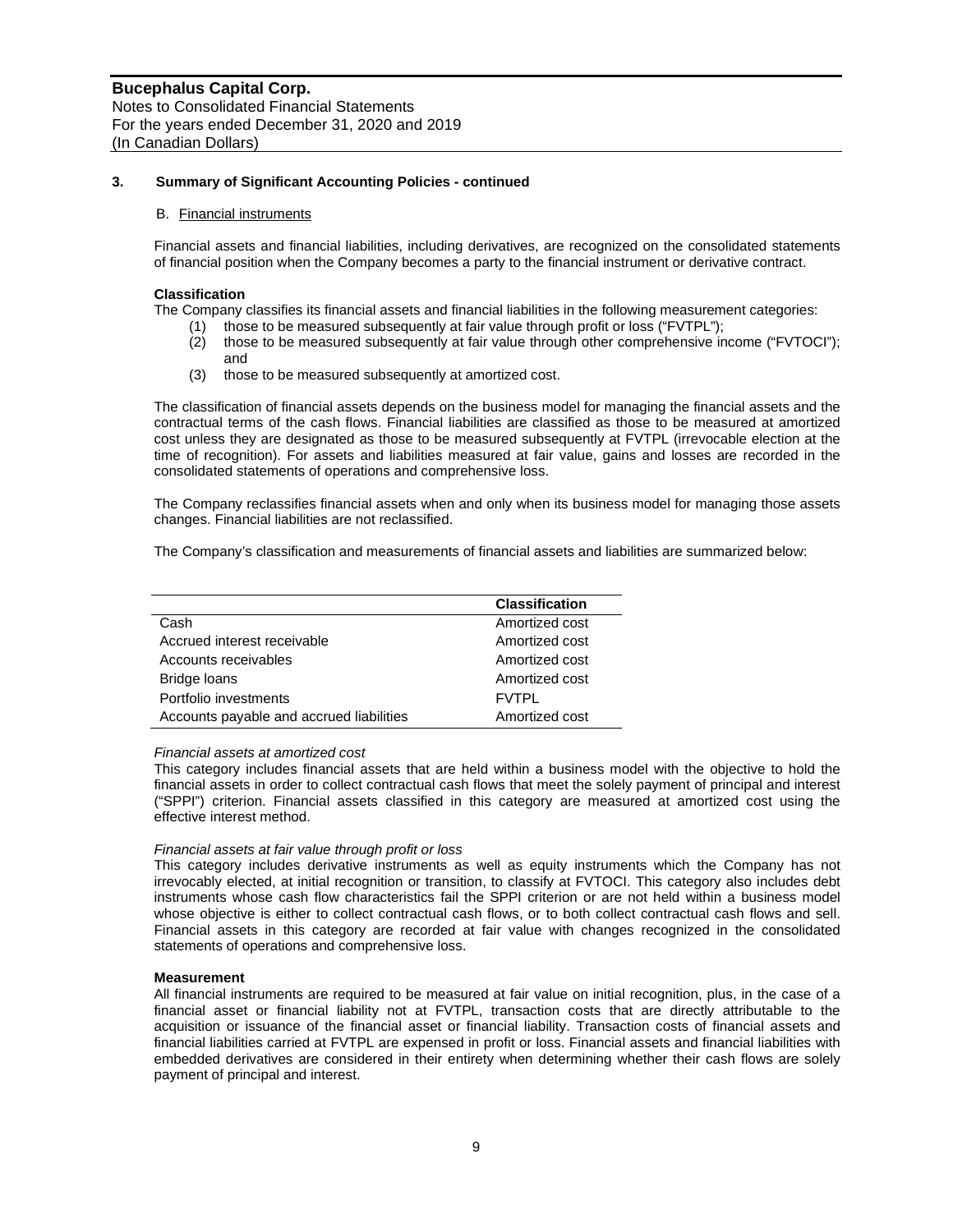#### **3. Summary of Significant Accounting Policies – continued**

#### B. Financial instruments - continued

Financial assets that are held within a business model whose objective is to collect the contractual cash flows, and that have contractual cash flows that are solely payments of principal and interest on the principal outstanding are generally measured at amortized cost at the end of the subsequent accounting periods. All other financial assets including equity investments are measured at their fair values at the end of subsequent accounting periods, with any changes taken through the consolidated statements of operations and comprehensive loss.

#### **Fair value hierarchy**

Financial assets measured at fair value or where their fair value is disclosed in the notes must be classified into one of the three hierarchy levels set forth below for disclosure purposes. Each level is based on the transparency of the inputs used to measure the fair value of assets and liabilities.

- Level 1: Inputs are unadjusted quoted prices of identical instruments in active markets;
- Level 2: Valuation models which utilize predominately observable market inputs; and
- Level 3: Valuation models which utilize predominately non-observable market inputs.

The classification of a financial asset in the hierarchy is based upon the lowest level of input that is significant to the measurement of fair value.

The Company's fair value financial instruments are classified as follows:

| <b>Financial instrument</b> | <b>Classification</b>   |
|-----------------------------|-------------------------|
| Portfolio investments       | Levels $1, 2$ , and $3$ |

At the end of each reporting period, management estimates the fair value of investments based on the criteria below and reflects such valuations in the restated financial statements.

i. Securities including shares, options, and warrants which are traded in an active market, such as on a recognized securities exchange and for which no sales restrictions apply, are presented at fair value based on quoted closing trade prices at the end of the reporting period or the closing trade price on the last day the security traded if there were no trades at the end of the reporting period. These are included in Level 1 of the fair value hierarchy.

ii. For options, warrants, and conversion features which are not traded on a recognized securities exchange, no market value is readily available. When there are sufficient and reliable observable market inputs, a valuation technique is used. Valuation models such as the Black-Scholes valuation model ("Black-Scholes") are used when there are sufficient and reliable observable market inputs. These market inputs include risk-free interest rate, exercise price, market price at the date of valuation, expected dividend yield, expected life of the instrument and expected volatility of the underlying security based on historical volatility. These are included in Level 2 of the fair value hierarchy.

iii. Convertible debts and loans issued by investee companies are generally valued at the price in which the instrument was issued. The Company regularly considers whether any indications of deterioration in the value of the underlying business exist, which suggest that the debt instrument will not be fully recovered. The fair value of convertible debentures is measured using valuation techniques such as Black-Scholes model. The inputs to these models are taken from observable markets where possible, but where this is not feasible, a degree of judgment and assumptions provided by management is required in establishing fair values. Judgments include consideration of inputs such as credit risk, discount rates, volatility, probability of certain triggering events, and share price of private company borrowers. Changes in assumptions relating to these factors could affect the reported fair value of the financials instruments. These are included in Level 3 of the fair value hierarchy.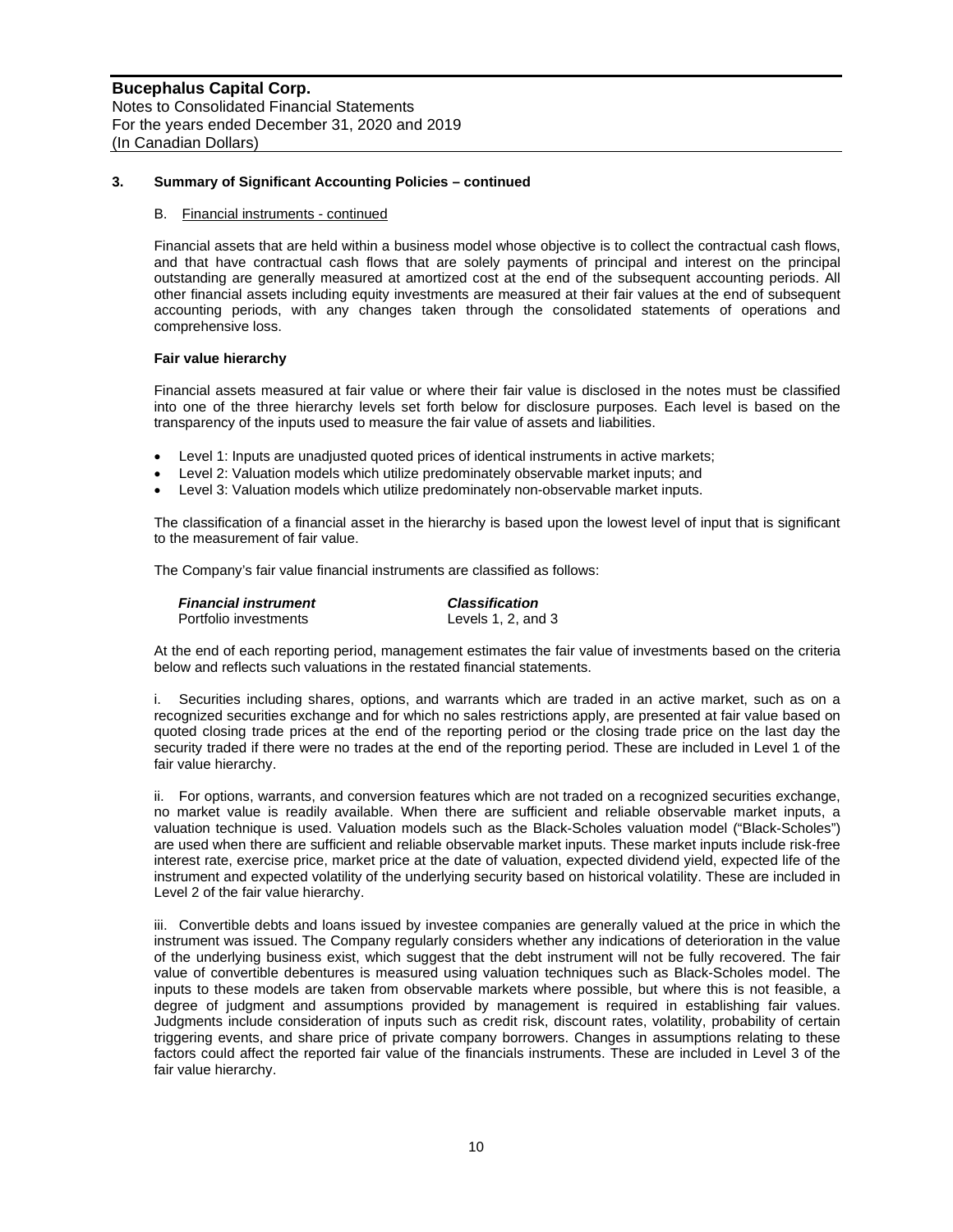Notes to Consolidated Financial Statements For the years ended December 31, 2020 and 2019 (In Canadian Dollars)

## **3. Summary of Significant Accounting Policies – continued**

## B. Financial instruments - continued

## **Fair value hierarchy - continued**

iv. Private company investments

All privately-held investments (including options, warrants, and conversion features) are initially recorded at the transaction price, being the fair value at the time of acquisition. At the end of each reporting period, the fair value of an investment may (depending upon the circumstances) be adjusted using one or more of the valuation indicators described below. These are included in Level 3 of the fair value hierarchy (see note 9).

The determination of fair value of the Company's privately-held investments at other than initial cost, is subject to certain limitations. Financial information for private companies in which the Company has investments, may not be available and, even if available, that information may be limited and/or unreliable.

Use of the valuation approach described below may involve uncertainties and determinations based on management's judgment and any value estimated from these techniques may not be realized or realizable.

Company-specific information is considered when determining whether the fair value of a privately-held investment should be adjusted upward or downward at the end of each reporting period. In addition to company-specific information, the Company will also consider trends in general market conditions and the share performance of comparable publicly-traded companies when valuing privately-held investments.

The fair value of a privately-held investment may be adjusted if:

- i. There has been a significant subsequent equity financing provided by outside investors at a valuation different than the current value of the investee company, in which case the fair value of the investment is set to the value at which that financing took place;
- ii. There have been significant corporate, political, or operating events affecting the investee company that, in management's opinion, have a material impact on the investee company's prospects and, therefore, its fair value. In these circumstances, the adjustment to the fair value of the investment will be based on management's judgment and any value estimated may not be realized or realizable;
- iii. The investee company is placed into receivership or bankruptcy;
- iv. Based on financial information received from the investee company, it is apparent to the Company that the investee company is unlikely to be able to continue as a going concern;
- v. Release by the investee company of positive/negative operational results; and
- vi. Important positive/negative management changes by the investee company that the Company's management believes will have a very positive/negative impact on the investee company's ability to achieve its objectives and build value for shareholders.

## **Fair value hierarchy - continued**

Adjustments to the fair value of a privately-held investment will be based upon management's judgment and any value estimated may not be realized or realizable. The resulting values for non-publicly traded investments may differ from values that would be realized if a ready market existed.

In addition, the amounts at which the Company's privately-held investments could be currently disposed of may differ from the carrying value assigned.

## **Expected credit losses on financial assets**

Determining an allowance for expected credit losses ("ECLs") for all debt financial assets not held at fair value through profit or loss ("FVTPL") requires management to make assumptions about the historical patterns for the probability of default, the timing of collection, and the amount of incurred credit losses, which are adjusted based on management's judgment about whether economic conditions and credit terms are such that actual losses may be higher or lower than what the historical patterns suggest.

Upon disposal of an investment, previously recognized unrealized gains or losses are reversed to recognize the full realized gain or loss in the period of disposition.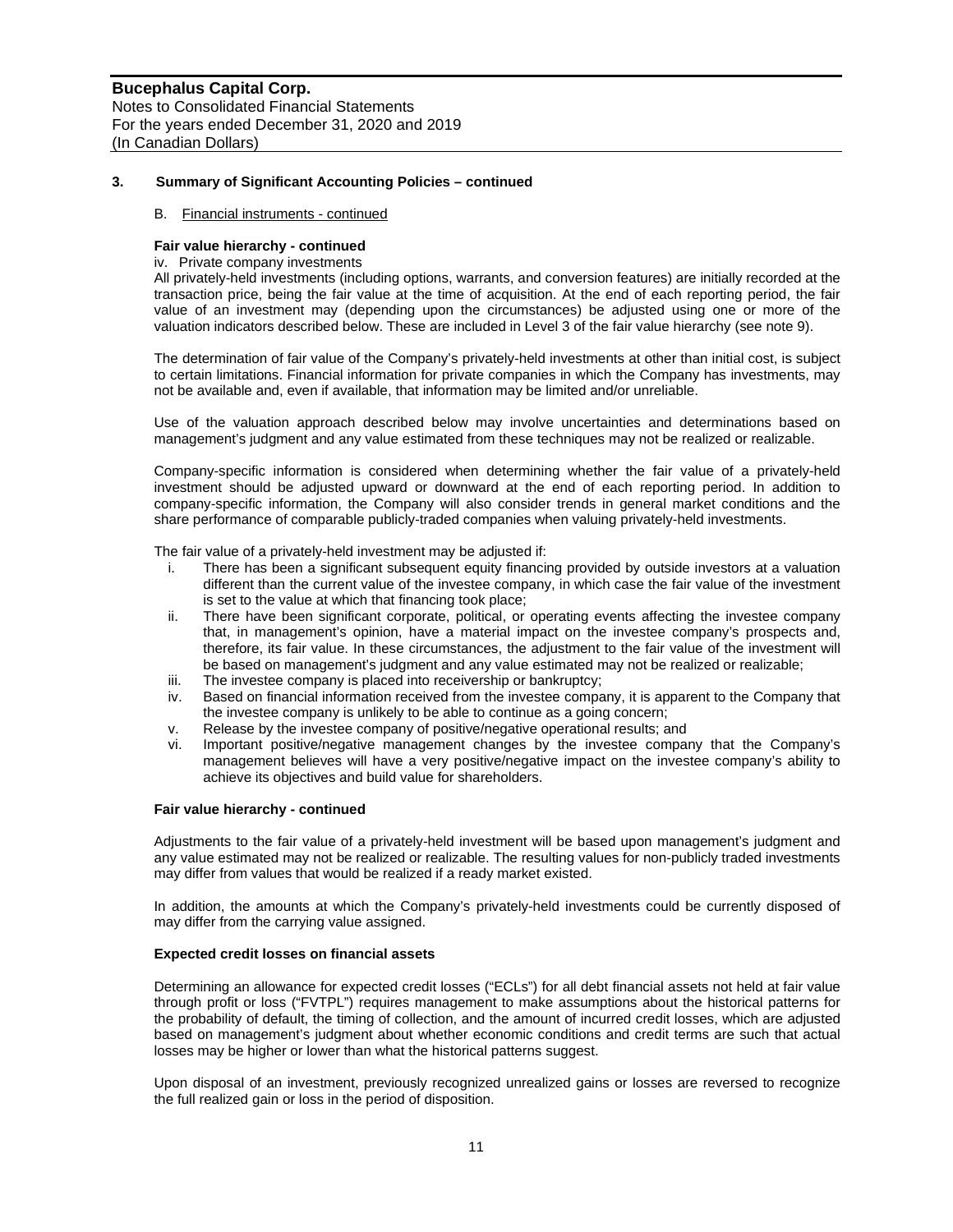#### **3. Summary of Significant Accounting Policies – continued**

#### C. Provisions

The Company recognizes provisions when a legal or constructive obligation exists as a result of past events, when it is probable that there will be an outflow of economic benefits from the entity, and a reliable estimate of the amount of the obligation can be made. When a provision is expected to settle beyond the immediate term, the provision is measured at the present value of future cash flows, discounted at prevailing market interest rates. With the passage of time, additional expenses are recorded as the provision accretes.

## D. Revenue Recognition

Realized gains (losses) on disposals of investments and unrealized gains (losses) on securities classified as FVTPL are reflected in the consolidated statements of operations and comprehensive loss on the transaction date and are calculated on an average cost basis. For all financial instruments measured at amortized cost and interest-bearing financial assets, interest income or expenses are recorded using the effective interest rate, which is the rate that exactly discounts estimated future cash payments or receipts through the expected life of the financial instrument, or a shorter period where appropriate, to the net carrying amount of the financial asset or financial liability.

#### E. Foreign Currency Translation

Monetary assets and liabilities denominated in currencies other than Canadian dollars are translated into Canadian dollars at the rate of exchange in effect at the end of the reporting period. Non-monetary assets and liabilities are translated at the historical rates. Revenues and expenses are translated at the transaction exchange rate. Foreign currency gains and losses resulting from translation are reflected in profit or loss.

#### F. Income Taxes

Income tax comprises current and deferred tax. Income tax is recognized in profit or loss except to the extent that it relates to items recognized directly in equity or other comprehensive income, in which case the income is also recognized directly in equity or other comprehensive income.

Current income tax is the expected tax payable on the taxable income for the year, using tax rates enacted at the end of the reporting period, and any adjustments to tax payable in respect of previous years. Current tax assets and current tax liabilities are only offset if a legally enforceable right exists to offset the amounts and the Company intends to settle on a net basis, or to realize the asset and settle the liability simultaneously.

Deferred income tax is recognized in respect of all qualifying temporary differences arising between the tax basis of assets and liabilities and their carrying amounts in the consolidated financial statements. Deferred income tax is determined on a non-discounted basis using tax rates and laws that have been enacted or substantively enacted at the end of the reporting period and are expensed to apply when the deferred tax asset or liability is settled. Deferred tax assets are recognized to the extent that it is probable that the assets can be recovered. Deferred tax assets and liabilities are offset when there is a legally enforceable right to offset tax assets and liabilities and when the deferred tax balances relate to the same taxation authority.

Deferred tax assets are recognized to the extent future recovery is probable. At each reporting period end, deferred tax assets are reduced to the extent that it is no longer probable that sufficient taxable earnings will be available to allow all or part of the asset to be recovered.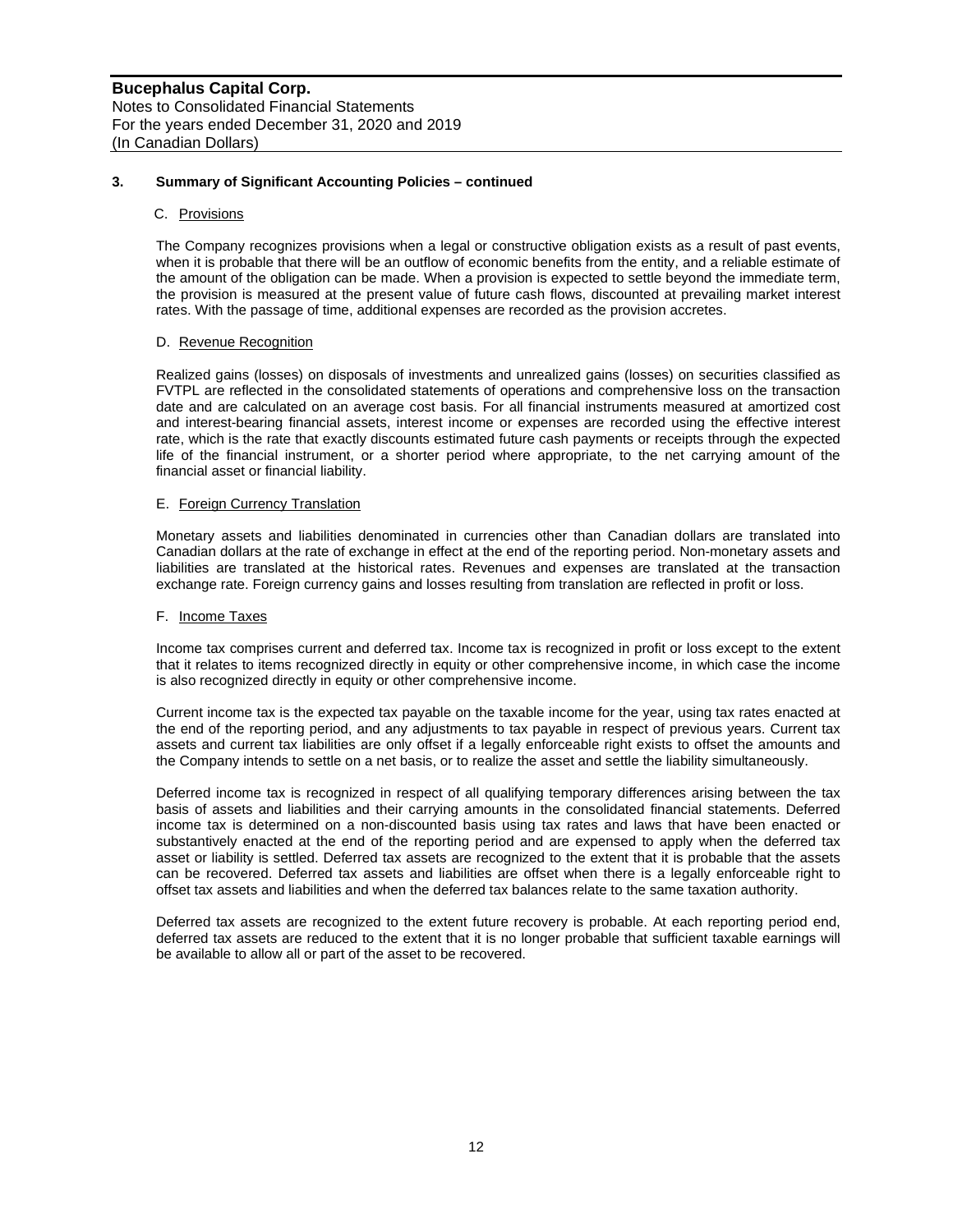## **3. Summary of Significant Accounting Policies – continued**

## G. Cash

Cash consists of cash balances and highly liquid investments with original maturities of three months or less.

#### H. Share-based payments

The costs of equity-settled transactions with employees are measured by reference to the fair value at the date on which they are granted. In situations where equity instruments are issued to non-employees and some of all of the goods or services received by the entity as consideration cannot be specifically identified, they are measured at fair value of the share-based payment.

The costs of equity-settled transactions are recognized, together with a corresponding increase in equity, over the period in which the performance and/or service conditions are fulfilled, ending on the date on which the relevant employees become fully entitled to the award ("the vesting date"). The cumulative expense recognized for equity-settled transaction at each reporting date until the vesting date reflects the Company's best estimate of the number of equity instruments that will ultimately vest. The profit or loss charge or credit for period represents the movement in cumulative expense recognized as at the beginning and end of that period and the corresponding amount is represented in contributed surplus.

No expense is recognized for awards that do no ultimately vest, except for awards where vesting is conditional upon a market condition, which are treated as vesting irrespective of whether or not the market condition is satisfied provided that all other performance and/or service conditions are satisfied.

Where the terms of an equity-settled aware are modified, the minimum expense recognized is the expense as if the terms had not been modified. An additional expense is recognized for any modification which increases the total fair value of the share-based payment arrangement or is otherwise beneficial to the employee as a measure at the date of modification.

The dilutive effect of outstanding options is reflected as additional dilution in the computation of earnings or loss per share.

#### I. Loss per share

Basic loss per share is calculated using the weighted average number of multiple and subordinate voting shares outstanding during the period.

Diluted loss per share is calculated by dividing net loss available to shareholders for the year by the diluted weighted average number of multiple and subordinate shares outstanding during the year. The diluted weighted average number of shares includes the potential dilution from shares issuable through stock options, if dilutive. This assumes that the proceeds from any shares issued on the exercise of stock options are used by the Company to repurchase and cancel shares at the average market price of the Company's share price for the period. As such, where the strike price of stock options exceeds the average market price of the Company's shares for the reporting period, the inclusion of these shares under the treasury stock method would be anti-dilutive, so these shares are excluded from the calculation of the weighted average number of diluted shares outstanding.

#### **4. New and Revised Standards and Interpretations**

#### **IFRS 16 – Leases**

IFRS 16 – Leases introduces a single lessee accounting model and requires a lessee to recognize assets and liabilities for all leases with a term of more than twelve months, unless the underlying asset is of low value. A lessee is required to recognize a right-of-use asset representing its right to use the underlying asset and a lease liability representing its obligation to make lease payments. The adoption of this standard effective January 1, 2019 did not materially impact the consolidated financial statements.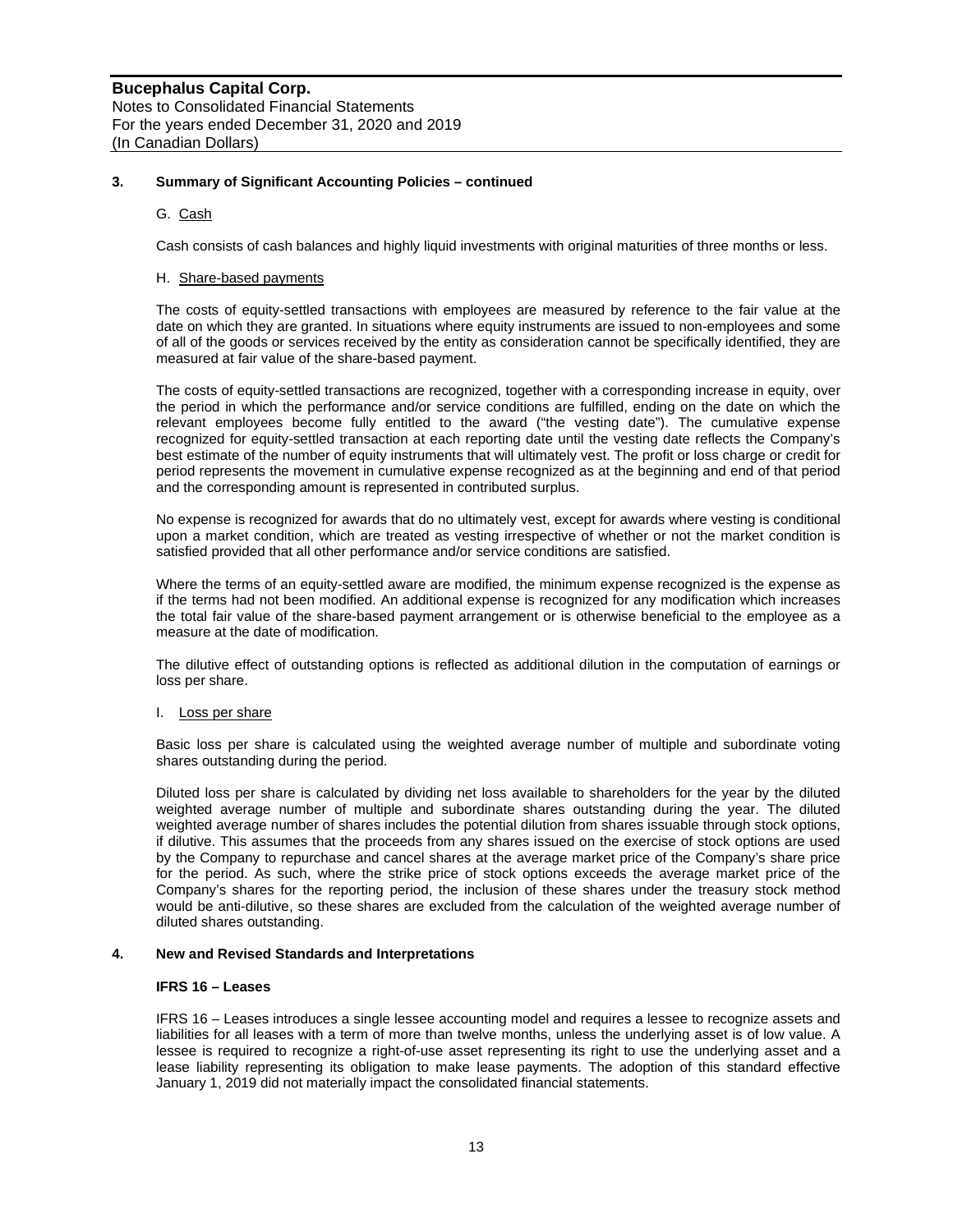Notes to Consolidated Financial Statements For the years ended December 31, 2020 and 2019 (In Canadian Dollars)

## **5. Bridge loans**

|             |     | <b>Due</b><br><b>Date</b> | <b>Stated</b><br><b>Interest</b><br>Rate |   | December 31<br>2020      |    | December 31<br>2019 |
|-------------|-----|---------------------------|------------------------------------------|---|--------------------------|----|---------------------|
| Individual  | (a) | October 31, 2021          | 12%                                      | S | 10.000                   | \$ | 10,000              |
| Corporation | (b) | June 30, 2020             | 12%                                      |   | 26.020                   |    | 26,615              |
| Corporation | (c) | July 11, 2020             | 12%                                      |   | $\overline{\phantom{0}}$ |    | 50,000              |
| Total       |     |                           |                                          |   | 36,020                   | S  | 86,615              |

The fair values of the notes receivable are estimated to be approximately equivalent to their carrying values as the market rate of interest approximates the effective interest rate.

- a) As at December 31, 2020, \$5,931 (2019 \$4,728) in interest has been accrued. The loan is secured by a promissory note, a corporate guarantee, and equipment. A payment of \$6,000 is due in May 2021 with the remaining principle and interest due on October 31, 2021
- b) The loan is based in US dollars and the principal amount of the loan is US\$129,029 or C\$164,280 (2019 - C\$167,479). US\$105,000 or C\$133,686 (2019 - C\$136,290) was syndicated to other lenders and therefore the net amount of the loan to the Company is US\$24,029 or C\$30,594 (2019 - C\$31,189). As at December 31, 2020 a net amount of C\$8,768 (2019 - C\$15,494) in interest has been accrued. Expected credit losses were estimated at C\$4,575 at December 31, 2020 (2019 - C\$4,575).
- c) The principal of the loan is \$100,000. As at December 31, 2020, \$23,704 (2019 \$11,671) of interest and \$10,000 (December 31, 2019 - \$10,000) has been accrued but not recorded as interest income due to uncertainty of collection. The loan is secured by a promissory note and a personal guarantee. Expected credit losses of \$60,836 were recognized during the year ended December 31, 2020 (2019 - \$60,836).

## **6. Portfolio Investments**

|                                                        | December 31<br>2020 |         |      | December 31<br>2019 |
|--------------------------------------------------------|---------------------|---------|------|---------------------|
| Common shares in Marathon Mortgage Corp. (a) (note 13) |                     |         | - \$ |                     |
| Common shares in Rise Life Sciences Corp. (note 13)    |                     | 8.600   |      | 2.150               |
| Other marketable securities                            |                     | 244.666 |      | 256,097             |
| Total                                                  |                     | 253,266 |      | 258.247             |

(a) As at December 31, 2020, the Company holds 3,358,636 (2019 – 3,358,636) common shares of Marathon Mortgage Corp. ("MMC"). A fair value adjustment of \$Nil was recorded in the year ended December 31, 2020 (2019 - \$756,806) (notes 9 and 13).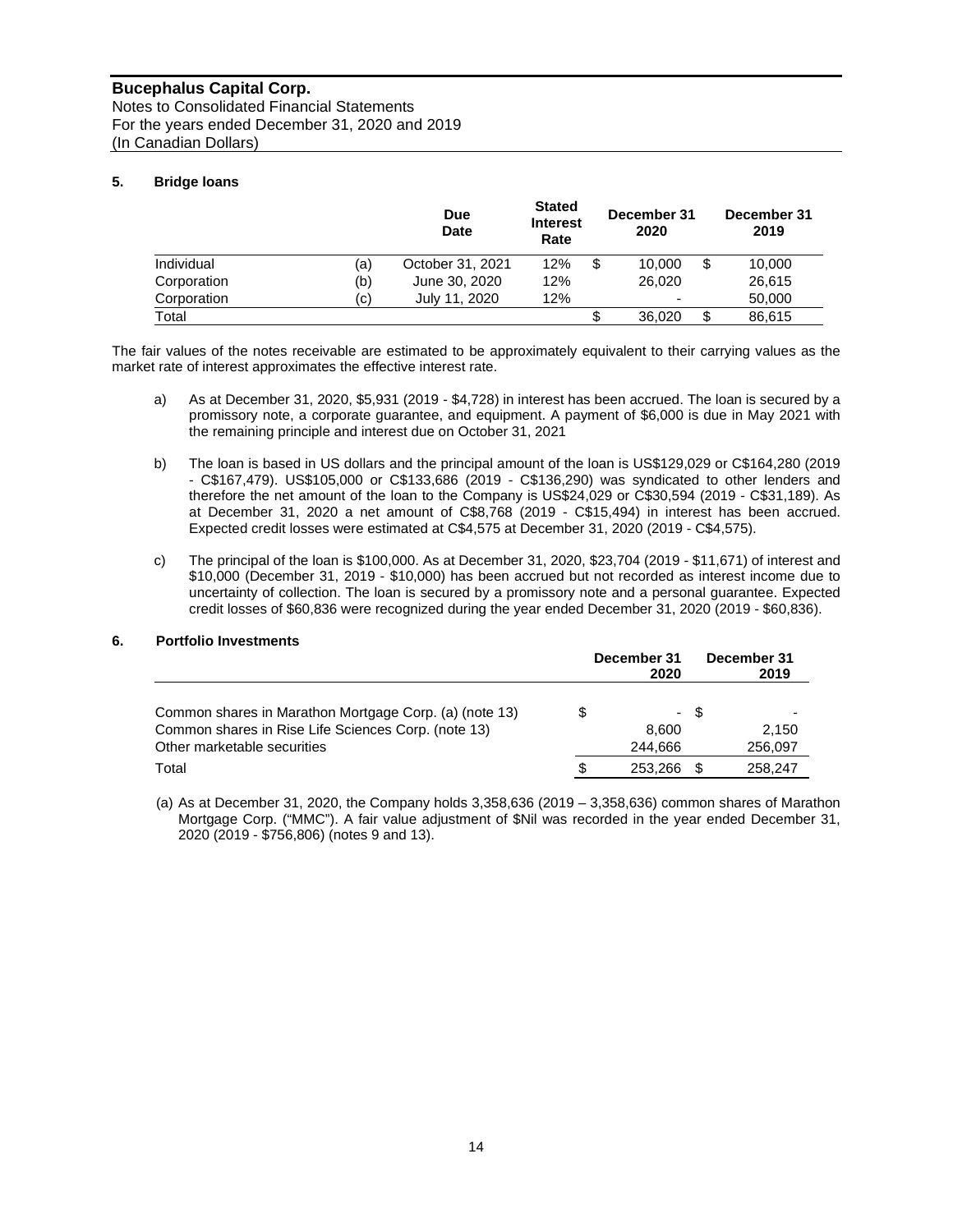Notes to Consolidated Financial Statements For the years ended December 31, 2020 and 2019 (In Canadian Dollars)

## **7. Share Capital**

#### a) *Authorized:*

 Unlimited multiple voting shares ("MVS") Unlimited subordinate voting shares ("SVS")

The rights of MVS and SVS shares are identical other than voting rights. MVS shares are entitled to four votes per share whereas SVS shares are entitled to one vote per share.

## b) *Shares issued and outstanding:*

| For the years ended December 31  | <b>SVS</b>                 |           | <b>MVS</b>                 |           |  |
|----------------------------------|----------------------------|-----------|----------------------------|-----------|--|
|                                  | Number of<br><b>Shares</b> | Amount    | Number of<br><b>Shares</b> | Amount    |  |
| <b>Balance December 31, 2018</b> | 23,638,717                 | 2,547,044 | 5,875,524                  | 688,365   |  |
| Converted from MVS to SVS (i)    | 113,345                    | 12.213    | (113, 345)                 | (12, 213) |  |
| Balance December 31, 2019        | 23,752,062                 | 2,559,257 | 5,762,179                  | 676,152   |  |
| Converted from MVS to SVS (i)    | 57,333                     | 6,717     | (57, 333)                  | (6,717)   |  |
| Balance December 31, 2020        | 23,809,395                 | 2,567,040 | 5,704,846                  | 668.369   |  |

(i) During the year 57,333 (2019 – 113,345) MVS were converted on a one for one basis to 57,333 (2019 – 113,345) SVS.

#### c) *Stock Options*

The Company has a stock option plan (the "Plan") under which the Company may grant options to directors, officers, employees and consultants. The maximum number of common shares reserve for issue under the Plan at any point in time may not exceed 10% of the number of shares issued and outstanding. As at December 31, 2020, the Company had 480,940 (December 31, 2019 – 475,206) options available for issuance under the Plan.

As at December 31, 2020 and 2019, the Company had 1,900,000 options outstanding exercisable at \$0.07 and expiring in May 2021 (note 13).

## **8. Loss per Share**

Loss per share has been calculated using the weighted average number of SVS and MVS outstanding during the year. As the Company's stock options outstanding are anti-dilutive and there are no potentially dilutive financial instruments outstanding, diluted loss per share is the same as basic loss per share.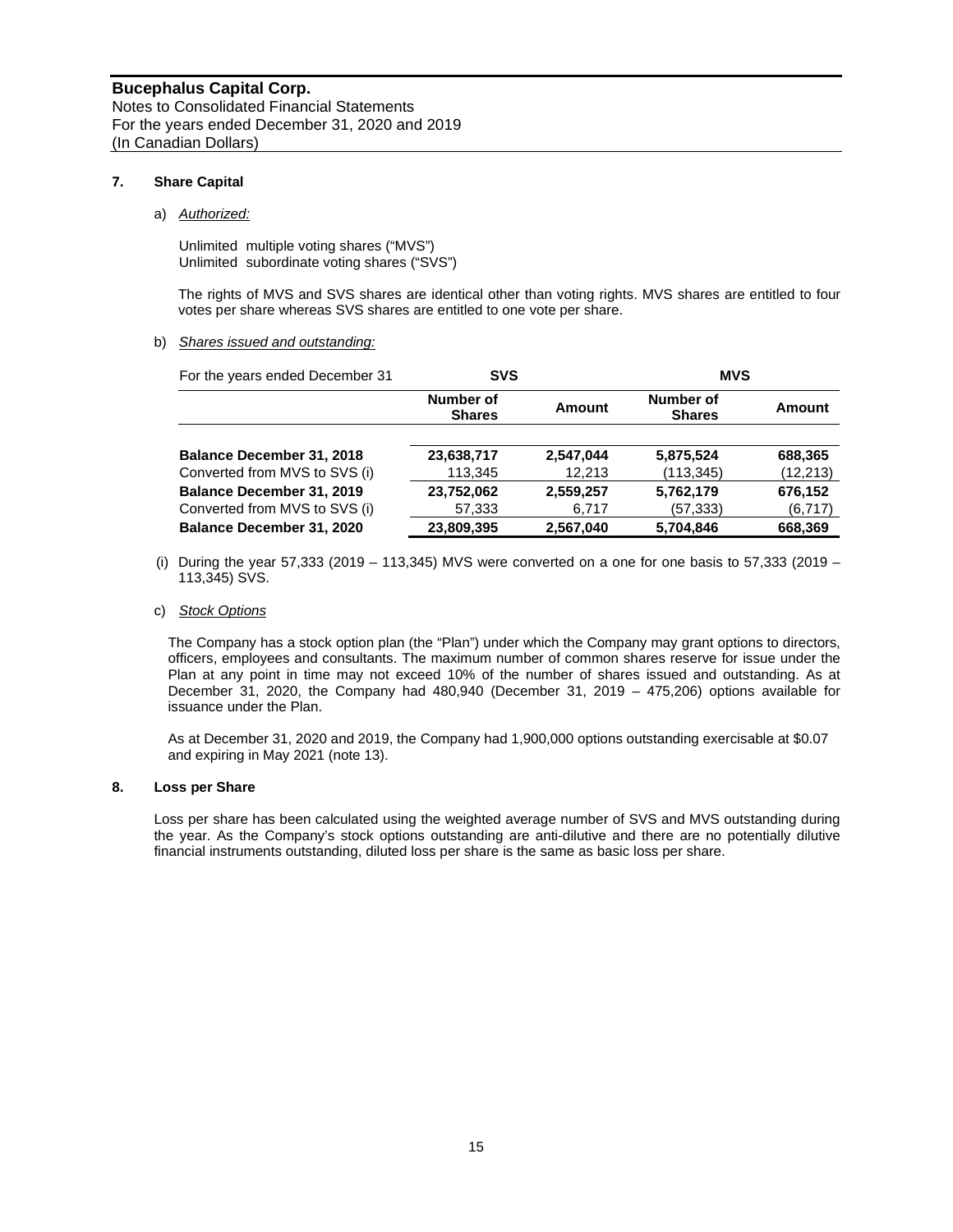## **9. Fair Value of Financial Instruments**

Financial instruments recorded at fair value on the consolidated statement of financial position are classified using a fair value hierarchy that reflects the observability of significant inputs used in making the measurements. The fair value hierarchy has the following levels:

- Level 1 Valuation is based on quoted prices (unadjusted) in active markets for identical assets or liabilities;
- Level 2 Valuation techniques are based on inputs other than quoted prices included in Level 1 that are observable for the asset or liability, either directly (i.e. as prices) or indirectly (i.e. derived from prices); and
- Level 3 Valuation techniques include one or more significant inputs for the asset or liability that are not based on observable market data (unobservable inputs).

The fair value hierarchy requires the use of observable market inputs whenever such inputs exist. A financial instrument is classified to the lowest level of the hierarchy for which a significant input has been considered in measuring fair value.

Investments consisted of the following at December 31, 2020 and 2019:

| <b>Investments</b>       | Cost    | Level 1<br>Quoted<br><b>Market Price</b> | Level 2<br><b>Observable</b><br><b>Market Inputs</b> | Level 3<br>Non-Observable<br><b>Market Inputs</b> | Total<br><b>Fair Value</b> |
|--------------------------|---------|------------------------------------------|------------------------------------------------------|---------------------------------------------------|----------------------------|
|                          |         |                                          |                                                      |                                                   |                            |
| As at December 31, 2020  |         |                                          |                                                      |                                                   |                            |
| Equities                 | 988.409 | 21,663                                   |                                                      | 231,603                                           | 253,266                    |
| <b>Total investments</b> | 988,409 | 21,663                                   |                                                      | 231,603                                           | 253,266                    |
| As at December 31, 2019  |         |                                          |                                                      |                                                   |                            |
| Equities                 | 988,409 | 26,643                                   |                                                      | 231,603                                           | 258,247                    |
| <b>Total investments</b> | 988,409 | 26,643                                   |                                                      | 231,603                                           | 258,247                    |

There were no changes in the classifications of financial instruments between levels 1, 2, and 3 during the years ended December 31, 2020 and 2019.

During 2019 the Company acquired \$64,403 level 3 investments on the settlement of a loan. Additionally, in 2019, the Company recorded fair value adjustments of \$819,176 of which \$754,566 related to Level 3 investments.

The table below presents the valuation techniques and the nature of significant inputs used to determine the fair values of the Level 3 investments as at December 31, 2020:

| Investment         | <b>Method</b>                            | <b>Inputs</b>                            | Impact of a<br>$+$ / - 10% change in fair<br>value |
|--------------------|------------------------------------------|------------------------------------------|----------------------------------------------------|
| Equity instruments | Private placement financing<br>technique | Price per share of<br>last capital raise | \$23.160                                           |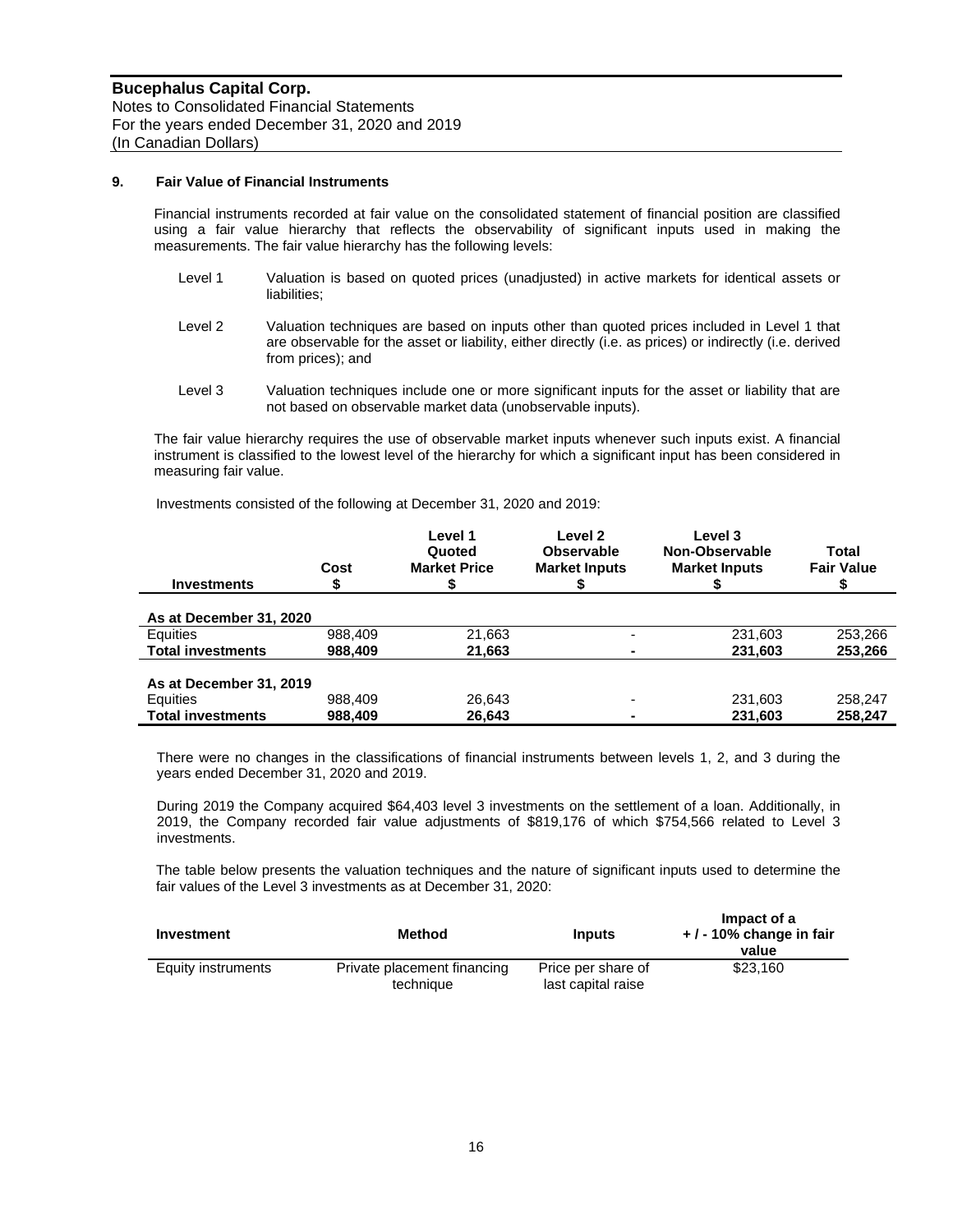Notes to Consolidated Financial Statements For the years ended December 31, 2020 and 2019 (In Canadian Dollars)

## **10. Income Taxes**

The following table reconciles the expected income tax provision at the Canadian federal and provincial statutory rate of 26.5% (2019 – 26.5%) to the amounts recognized in the consolidated statement of operations and comprehensive loss:

|                                       | December 31,<br>2020 | December 31,<br>2019 |
|---------------------------------------|----------------------|----------------------|
| Loss before income taxes              | (375, 333)           | (1,255,511)          |
| Expected income tax recovery          | (99, 460)            | (332, 710)           |
| Other adjustments                     | (340)                | 1.645                |
| Change in tax benefits not recognized | 99,800               | 331,065              |
| Income tax provision (recovery)       | ۰                    |                      |

Deferred taxes are provided as a result of temporary differences that arise due to the differences between the income tax values and the carrying amount of assets and liabilities. Deferred tax assets have not been recognized in respect of the following deductible temporary differences:

|                       | December 31,<br>2020 |           |    | December 31,<br>2019     |  |
|-----------------------|----------------------|-----------|----|--------------------------|--|
| Non-capital losses    | \$                   | 2,269,380 | \$ | 1,903,150                |  |
| Marketable securities | S                    | 890.850   | \$ | 891,470                  |  |
| <b>Bridge Loans</b>   | S                    | 12.620    | \$ | $\overline{\phantom{0}}$ |  |
| Share issuance costs  |                      | 1.640     | S  | 3.280                    |  |

Non-capital losses expire between 2035 and 2040 (see below) and share issuance costs will be fully amortized in 2021. Deferred tax assets have not been recognized in respect of these items because it is not probable that future taxable profit will be available against which the Company can utilize the benefits therefrom. The remaining deductible temporary differences may be carried forward indefinitely.

| 2035 | \$<br>34,590    |
|------|-----------------|
| 2036 | 608,140         |
| 2037 | 324,960         |
| 2038 | 440,650         |
| 2039 | 494,810         |
| 2040 | 366,230         |
|      | \$<br>2,269,380 |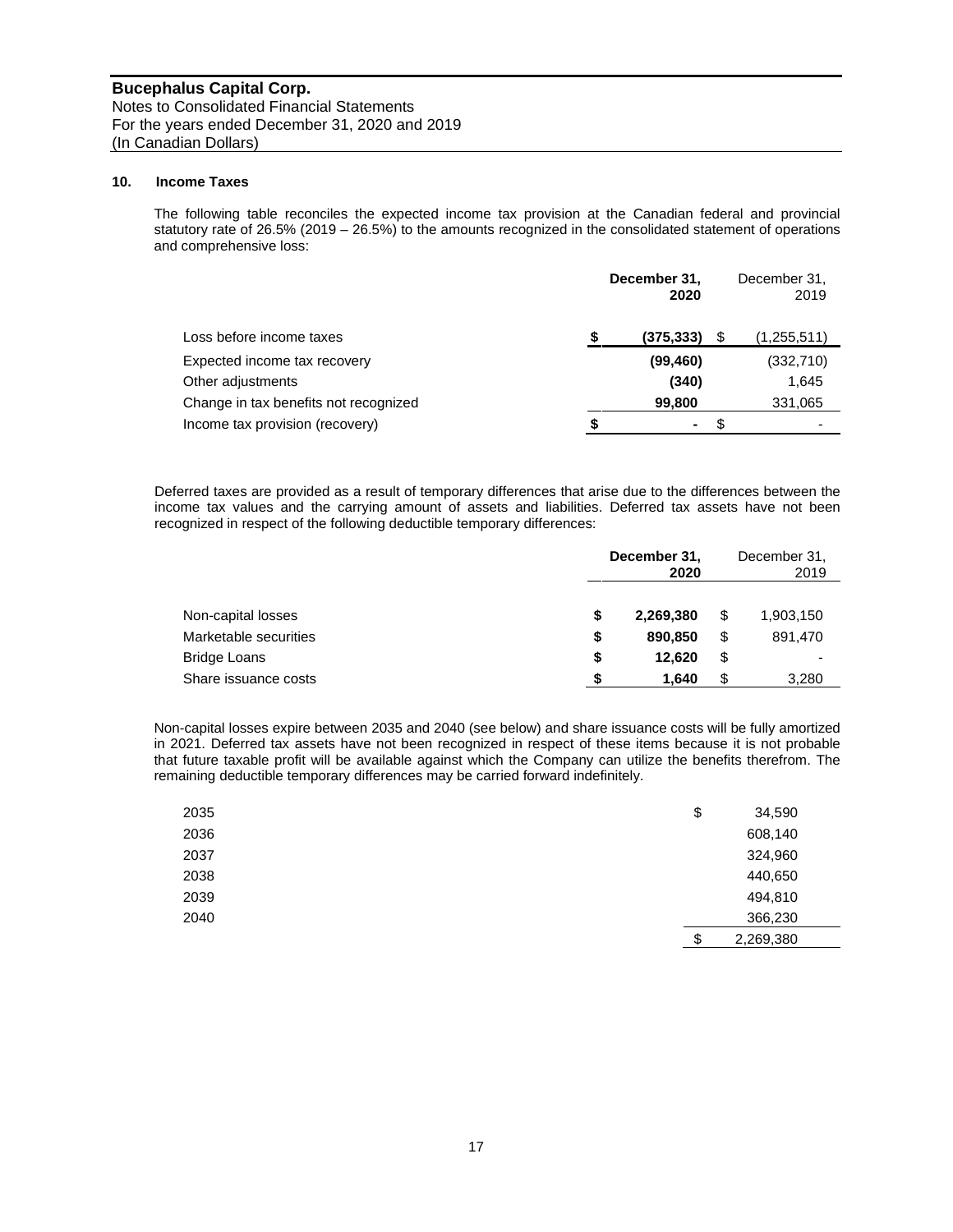**11. Risk Management** 

(In Canadian Dollars)

The primary goals of the Company's risk management programs are to ensure that the outcomes of activities involving elements of risk are consistent with the Company's objectives and risk tolerance, and to maintain an appropriate risk/reward balance while protecting the Company's financial operations from events that have the potential to materially impair its financial strength. Balancing risk and reward is achieved through aligning risk tolerance with the Company's business strategy, diversifying risk, pricing appropriately for risk, mitigating risk through preventative controls and transferring risk to third parties.

#### Capital Management

The Company considers the items included in shareholders' equity as capital. The Company's capital management objectives are to maintain a strong and efficient capital structure to provide liquidity to support continued asset growth. A strong capital position also provides flexibility in considering accretive growth opportunities. It is the intention of the Company in the long term to pay out a portion of its future annual earnings to shareholders in the form of dividends. There has been no change in the capital management approach from the prior year.

#### Risk Management

The success of the Company is dependent upon its ability to assess and manage all forms of risk that affect its operations. The Company is exposed to many factors that could adversely affect its business, financial conditions or operating results. Developing policies and procedures to identify risk and the implementation of appropriate risk management policies and procedures is the responsibility of senior management and the Board of Directors. The Board directly, or through its committees, reviews and approves these policies and procedures, and monitors their compliance with them through ongoing reporting requirements. A description of the Company's most prominent risks follows.

#### Credit Risk

Concentration of credit risk may arise from exposures to a single debtor or to a group of debtors having similar characteristics such that their ability to meet their current obligations is expected to be affected similarly by changes in economic or other conditions. The Company is exposed to credit risk on its cash, accrued interest receivable, accounts receivable, and bridge loans. The Company's maximum exposure to credit risk is \$96,908 (2019 - \$193,227).

#### Market Risk

The Company is exposed to certain market risk that the value of, or future cash flows from, the Company's financial assets will significantly fluctuate due to changes in market prices. The value of the financial assets can be affected by changes in interest rates, foreign exchange rates, and equity and commodity prices. The Company is required to mark to market its fair value through profit or loss investments at the end of each reporting period. This process could result in significant write-downs of the Company's portfolio investment over one or more reporting periods, particularly during periods of overall market instability, which would have a significant unfavorable effect on the Company's financial position.

#### Liquidity Risk

Liquidity risk is the risk that the Company will not have sufficient cash to meet its obligations as they become due. As at December 31, 2020, the Company has cash of \$18,424 (2019 - \$54,583) to meet current financial liabilities of \$530,364 (2019 - \$250,631) (see note 13).

## Currency Risk

The Company is exposed to certain currency risks that the value of certain financial instruments will fluctuate due to changes in foreign exchange rates. At December 31, 2020, one (2019 – one) of the Company's bridge loans receivable is denominated in US dollars. A 10% fluctuation in the US dollar foreign exchange closing rate would have resulted in a fluctuation of approximately \$1,300 (2019 - \$1,300) in net loss. The Company does not hedge against this foreign currency risk.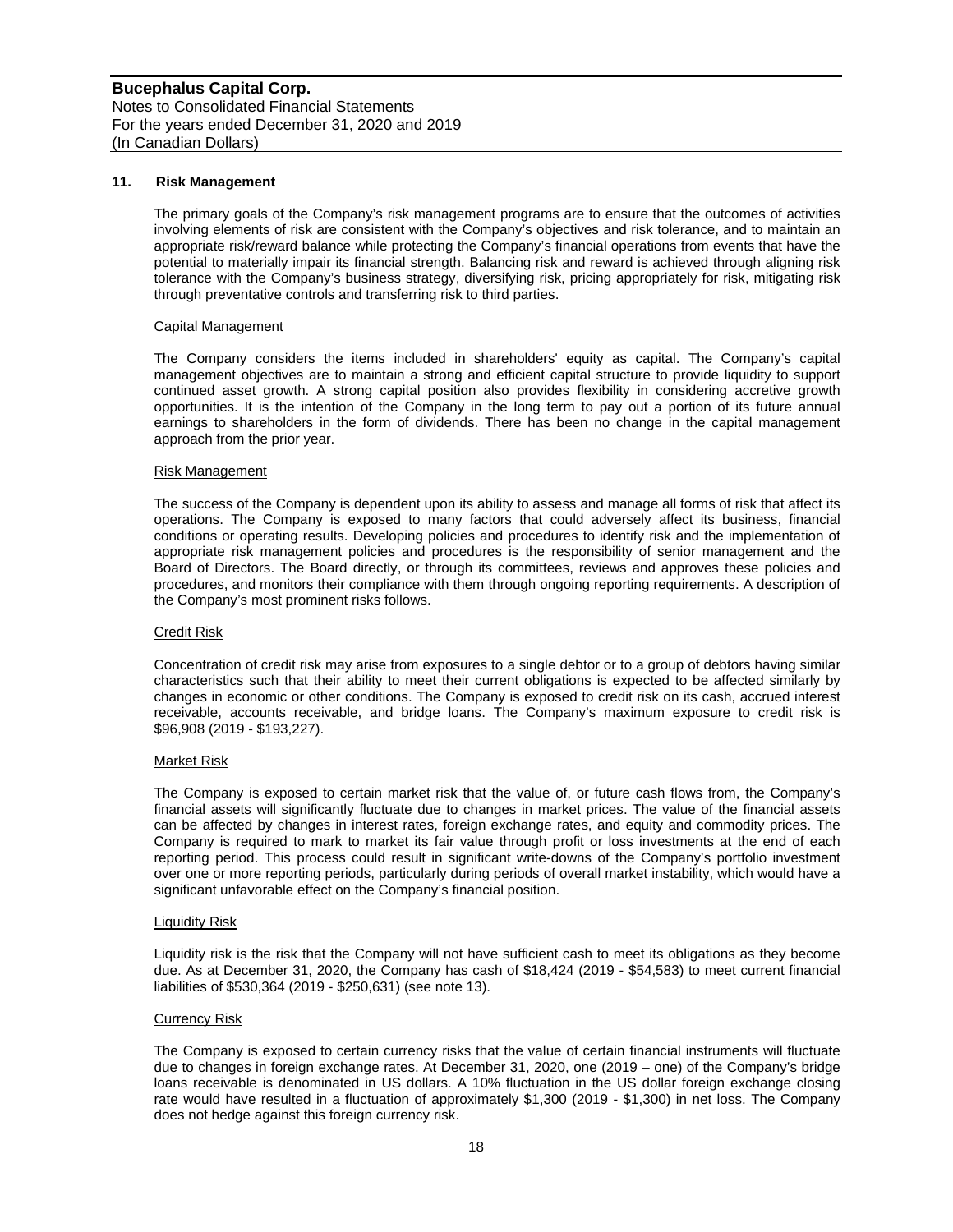## **Bucephalus Capital Corp.**  Notes to Consolidated Financial Statements For the years ended December 31, 2020 and 2019 (In Canadian Dollars)

#### **12. Transactions with related parties**

- a) The bridge loan described in note 5(c) was made to a company that has a common director with the Company.
- b) Compensation of key management personnel

The remuneration expense of directors and other members of key management personnel during the years ended December 31, 2020 and 2019 as follows:

|                                             | December 31,<br>2020 |  | December 31,<br>2019 |  |
|---------------------------------------------|----------------------|--|----------------------|--|
| Consulting fees<br>Stock based compensation | 112,000<br>-         |  | 96,000               |  |
|                                             | 112,000              |  | 96,000               |  |

C) As at December 31, 2020, included in accounts payable is \$202,382 (2019 - \$68,582) due to officers of the Company.

#### **13. Subsequent Events**

In the first quarter of 2021, a total of 1,800,000 stock options (note 7(c)) were exercised at \$0.07 for proceeds of \$126,000.

On March 2, 2021, the Company sold 100% of the shares of its wholly owned subsidiary Bradstone Financial Corporation ("BFC") in exchange for a \$148,765 secured 5-year promissory note. Included in the net assets of BFC were 3,358,636 common shares of MMC (note 6), 430,000 common shares of Rise Life Sciences Corp. (note 6), and accounts payable to management of \$530,190. The note bears interest at the Canadian prime rate and is secured against the shares of MMC and becomes payable in the event the buyer sells the security.

On March 19, 2021, the Company closed a non-brokered private placement issuing 25,000,000 units at a price of \$0.05 per Unit for gross proceeds of \$1,250,000. Each Unit consisted of one subordinated voting common share of the Company and one Common Share purchase warrant. Each full warrant entitles the holder to acquire one additional Common Share for a period of thirty-six months expiring on March 19, 2024 at an exercise price of \$0.25. Finder's fees of \$78,750 were paid and 1,750,000 finders warrants entitling certain eligible persons to acquire a Unit exercisable at a price of \$0.05 for a period of thirty-six months from closing were issued in relation to the Private Placement. All securities issued under the Private Placement are subject to a four month hold period in accordance with applicable securities laws.

On March 25, 2021, the Company granted an aggregate of 1,400,000 options to purchase common shares of the Company exercisable at a price of \$0.22 per share for a period of 3 years to officers and consultants of the Company.

On April 23, 2021, the Company closed a non-brokered private placement issuing 9,999,999 units at a price of \$0.15 per Unit for gross proceeds of \$1,500,000. Each Unit consisted of one subordinated voting common share of the Company and one Common Share purchase warrant. Each full warrant entitles the holder to acquire one additional Common Share for a period of thirty-six months expiring on April 23, 2024 at an exercise price of \$0.25. Finder's fees of \$61,220 were paid and 491,466 finders warrants entitling certain eligible persons to acquire a Unit exercisable at a price of \$0.25 for a period of thirty-six months from closing were issued in relation to the Private Placement. All securities issued under the Private Placement are subject to a four month hold period in accordance with applicable securities laws.

On April 27, 2021, the Company entered into a service agreement with Ninepoint Partners GP Inc. who will receive a \$25,000 per month advisory fee and were issued 5,000,000 performance warrants exercisable at a price of \$0.35 to purchase common shares of the Company for a period expiring on the earlier of 3 years or a date that is 90 days after the advisory ceases to provide services to the Company.